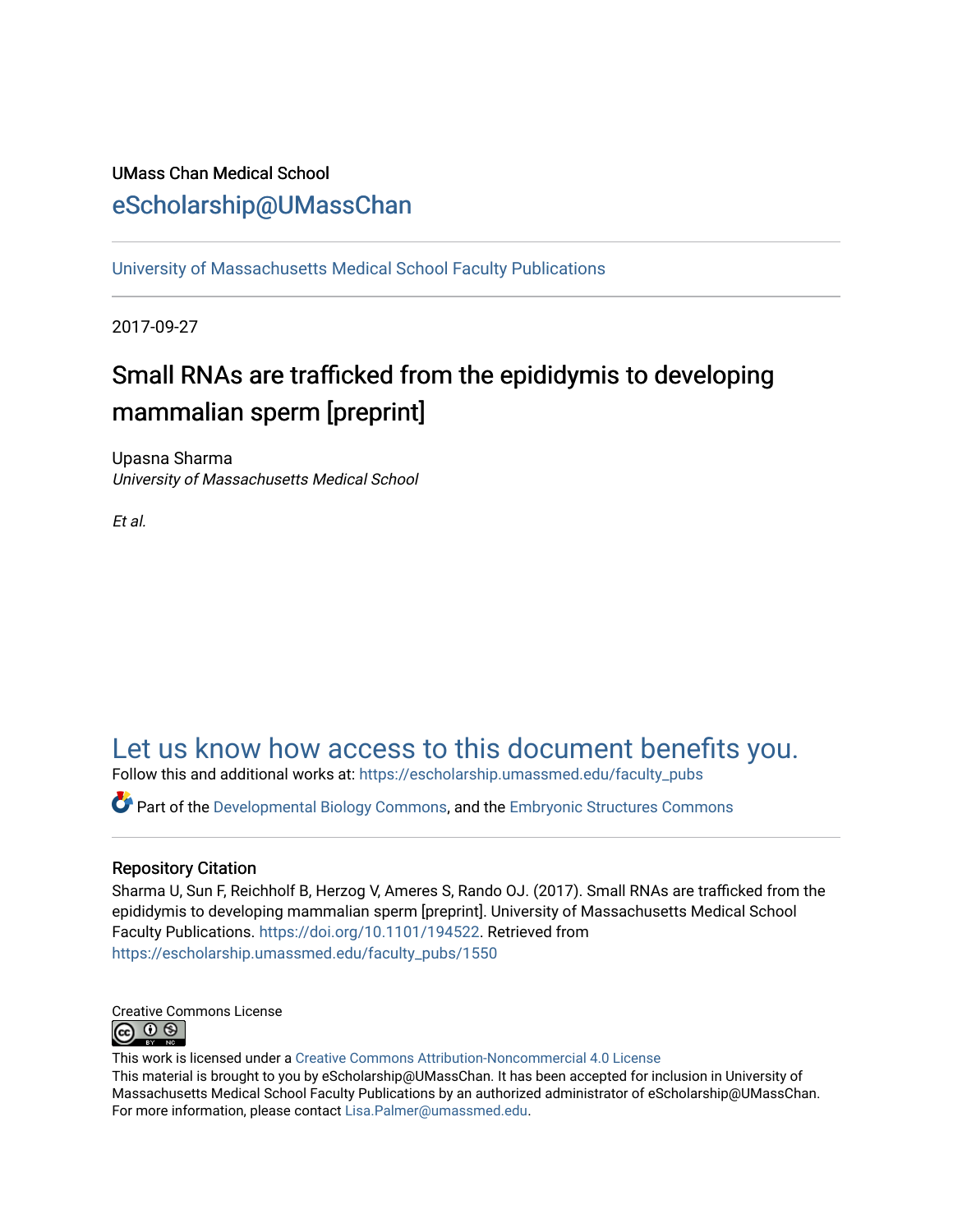#### **Small RNAs are trafficked from the epididymis to developing mammalian sperm**

Upasna Sharma<sup>1</sup>, Fengyun Sun<sup>1</sup>, Brian Reichholf<sup>2</sup>, Veronika A. Herzog<sup>2</sup>, Stefan L. Ameres<sup>2</sup> , and Oliver J. Rando<sup>1</sup>**†**

*<sup>1</sup>Department of Biochemistry and Molecular Pharmacology, University of Massachusetts Medical School, Worcester, MA 01605, USA* 

*2 Institute of Molecular Biotechnology (IMBA), Vienna Biocenter Campus (VBC), 1030 Vienna, Austria* 

**†** To whom correspondence should be addressed. Email:

Oliver.Rando@umassmed.edu

#### **Summary**

RNAs present in mature mammalian sperm are delivered to the zygote at fertilization, where they have the potential to affect early development. The biogenesis of the small RNA payload of mature sperm is therefore of great interest, as it may be a target of signaling pathways linking paternal conditions to offspring phenotype. Recent studies have suggested the surprising hypothesis that the small RNA payload carried by mature sperm may include RNAs that were not synthesized during testicular spermatogenesis, but that are instead delivered to sperm during the process of post-testicular maturation in the epididymis. To further test this hypothesis, we characterized small RNA dynamics during testicular and post-testicular germ cell maturation in mice. We show that purified testicular germ cell populations, including mature testicular spermatozoa, carry extremely low levels of tRNA fragments (tRFs), and that tRFs become highly abundant only after sperm have entered the epididiymis. The process of small RNA delivery to sperm can be recapitulated in vitro, as caput epididymosomes deliver small RNAs including tRFs and microRNAs to mature testicular spermatozoa. Finally, to definitively identify the tissue of origin for small RNAs in sperm, we carried out tissue-specific metabolic labeling of RNAs in intact mice, finding that mature sperm carry small RNAs that were originally synthesized in the somatic cells of the epididymis. Taken together, our data demonstrates that soma-germline small RNA transfer occurs in male mammals, most likely via vesicular transport from the epididymis to maturing sperm.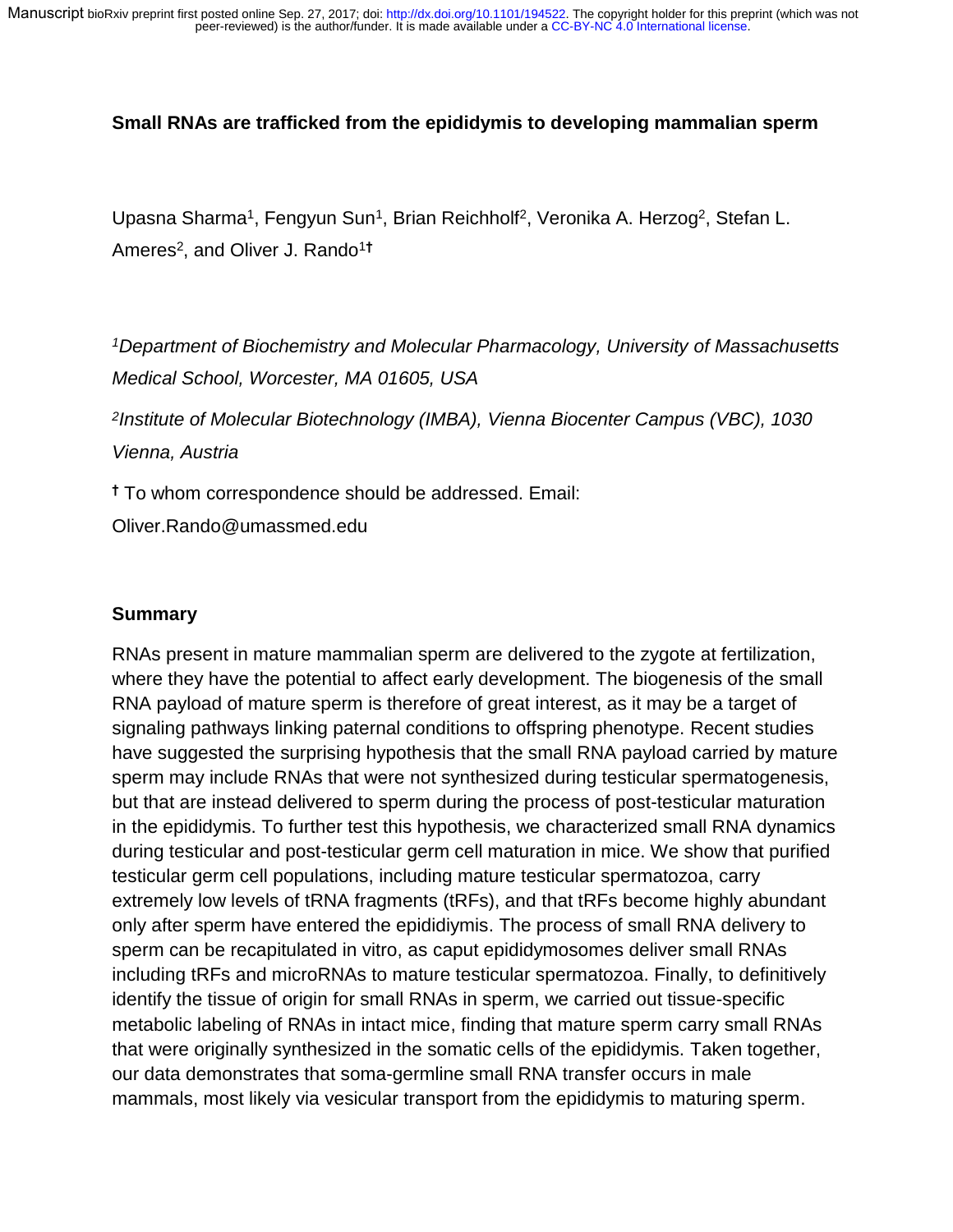#### **INTRODUCTION**

Inheritance of phenotypic changes in the absence of any change in DNA is known as epigenetic inheritance, and is essential for cell state inheritance during mitosis. Epigenetic information is not only inherited during cell division, but at least some epigenetic information can be transmitted from one generation to the next in multicellular organisms, a mechanistically complex process that requires epigenetic information to be maintained throughout the disruptive processes of gametogenesis, fertilization, and early embryonic development. Although decades of study of cell state inheritance and other cases of epigenetic inheritance have identified several major molecular conduits of epigenetic information – chromatin structure, small RNAs, DNA modifications, prions, and transcription factors – much remains to be understood regarding the establishment and erasure of epigenetic information during gametogenesis and early development.

Small (<40 nt) RNAs are one of the best-established carriers of epigenetic information, and play key roles in epigenetic inheritance paradigms in *C. elegans* (Fire et al., 1998), *A. thaliana* (Arteaga-Vazquez and Chandler, 2010; Hamilton and Baulcombe, 1999; Zilberman et al., 2003), *S. pombe* (Volpe et al., 2002), *D. melanogaster* (Brennecke et al., 2008; de Vanssay et al., 2012), and mammals (Chen et al., 2016; Gapp et al., 2014; Rassoulzadegan et al., 2006; Rodgers et al., 2015; Sharma et al., 2016). Multiple distinct families of small RNAs have been described which differ from one another in their biogenesis and in their regulatory functions, and include wellstudied species such as microRNAs, endo-siRNAs, and the gamete-enriched class of piRNAs which are crucial for self-nonself recognition in the germline (Aravin et al., 2006; Batista et al., 2008; Brennecke et al., 2007; Brennecke et al., 2008; Mochizuki et al., 2002; Shirayama et al., 2012; Vagin et al., 2006). In addition, a number of less-studied small RNA species have been described, including small RNAs derived from various longer noncoding RNAs including tRNAs – these latter RNAs are most commonly referred to as tRNA fragments, or "tRFs" (Anderson and Ivanov, 2014; Sobala and Hutvagner, 2011). While tRFs have been found in numerous small RNA sequencing datasets, they appear to be particularly abundant in contexts related to reproduction, as for example 3' tRFs are the primary cargo of the *Tetrahymena* Piwi-related argonaute Tiwi12 (Couvillion et al., 2010), while 5' tRFs comprise the vast majority (~80%) of small RNAs in mature mammalian sperm (Chen et al., 2016; Garcia-Lopez et al., 2014; Peng et al., 2012; Sharma et al., 2016).

The mechanisms responsible for the biogenesis of the small RNA payload of mammalian sperm are not completely understood. Small RNA dynamics have been extensively studied during the process of testicular spermatogenesis, where three piwiclade argonaute proteins (MIWI, MILI, and MIWI2) orchestrate two major waves of piRNA biosynthesis (Aravin et al., 2006; Aravin et al., 2007; Kuramochi-Miyagawa et al.,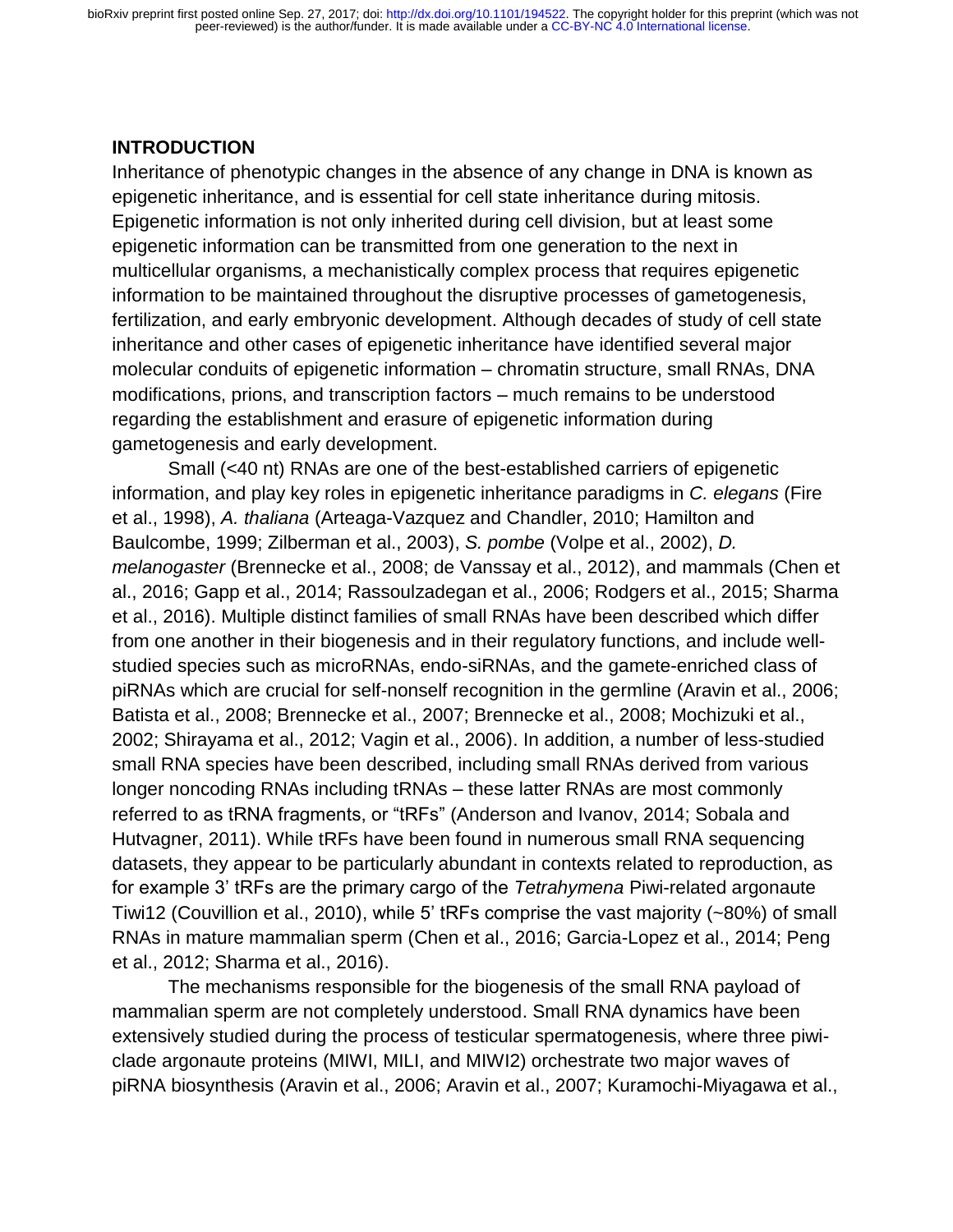2004; Li et al., 2013). Initially, "pre-pachytene" piRNAs – comprised primarily of piRNAs derived from repeat elements – are expressed beginning in spermatogonia (Aravin et al., 2007), followed by a wave of unique pachytene piRNAs which are processed from 214 long noncoding precursor transcripts (Li et al., 2013). Given that small RNAs found in testes are almost entirely comprised of piRNAs, it is curious that the vast majority of small RNAs present in mature sperm are 5' tRNA fragments, as noted above. Indeed, 5' tRFs are vanishingly scarce (~2% of all small RNAs) in intact testes despite the fact that testes are primarily comprised of gametes at varying stages of development, raising the broader question of how and when small RNAs are gained or lost during post-testicular maturation.

We recently discovered a potential role for the epididymis – a long convoluted tubular structure where mammalian sperm undergo post-testicular maturation – in modulating the small RNA repertoire of maturing sperm (Sharma et al., 2016). We found that tRNA cleavage occurs robustly in the epididymis, and that small vesicles secreted by the epididymal epithelium, known as epididymosomes (Belleannee et al., 2013; Krapf et al., 2012; Sullivan et al., 2007; Sullivan and Saez, 2013), carry a very similar population of small RNAs to that gained by sperm during epididymal transit (Sharma et al., 2016). Moreover, as sperm successively pass from caput (proximal) to cauda (distal) epididymis, sperm gain those specific small RNAs that are locally enriched in the underlying epithelium. Finally, we and others (Reilly et al., 2016) have shown that epididymosomes can deliver small RNAs to relatively immature caput epididymal sperm in vitro, suggesting that the sperm small RNA repertoire is shaped by soma-to-germline trafficking of small RNAs.

Here, we rigorously test this hypothesis, characterizing developmental dynamics of small RNAs across multiple purified sperm populations spanning testicular and posttesticular development. We detected very low levels of tRFs in all testicular germ cell populations, including mature testicular spermatozoa, confirming that tRFs are only gained upon entry into the epididymis. This maturation step could be partially recapitulated in vitro, as we show that epididymosomes from the proximal epididymis can deliver a wide variety of small RNAs, including both microRNAs and tRFs, to testicular spermatozoa. Finally, we use a chemogenetic approach to definitively identify the tissue of origin for small RNAs present in mature cauda epididymal sperm. Using epididymis-specific expression of UPRT to enable 4-thiouracil labeling of small RNAs synthesized in the caput epididymis, we show that mature cauda sperm carry small RNAs first synthesized in the epididymis epithelium. Taken together, these data conclusively demonstrate that small RNAs are trafficked from soma to germline in mammals, and provide further evidence that the small RNA payload of mature sperm is shaped by successive waves of epididymosomal delivery during epididymal maturation.

#### **RESULTS**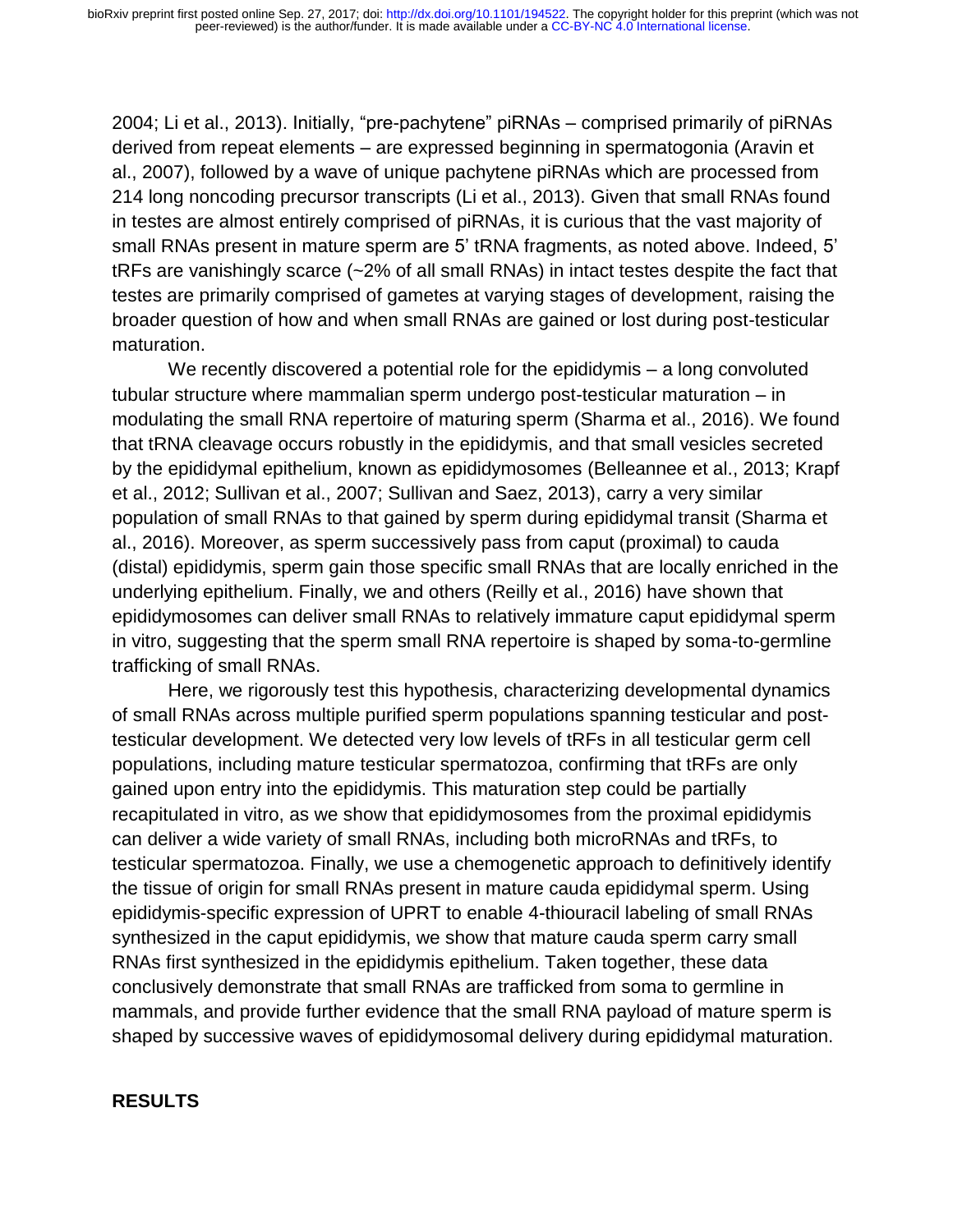#### **Small RNA dynamics during sperm development and maturation**

We and others have previously reported that sperm isolated from either the cauda (distal) or caput (proximal) epididymis carry a small RNA payload comprised primarily of 5' tRNA fragments (tRFs). In contrast, tRNA cleavage as assayed both by small RNA sequencing and by Northern blot is nearly undetectable in intact testes, where the vast majority of small RNAs are piRNAs (Peng et al., 2012; Sharma et al., 2016). Although these data suggest that tRFs are gained upon entry into epididymis, it remains formally possible that tRFs are gained during the last stages of testicular spermiogenesis as round spermatids mature into testicular spermatozoa.

To better characterize small RNA dynamics throughout the processes of testicular spermatogenesis/spermiogenesis and post-testicular maturation, we purified six germ cell populations from the reproductive tracts of sexually mature (8-12 weeks) male mice. We purified four testicular populations, including primary spermatocytes and two fractions of round spermatids as in (Sharma et al., 2016), as well as testicular spermatozoa which were purified using percoll gradients (**Materials and Methods, Supplemental Figure S1**). In addition, mature sperm were obtained from caput and cauda epididymis as previously described. Total RNAs were extracted and small RNAs (18-40 nucleotides) were purified and subject to deep sequencing. Our data recapitulate prior findings, with piRNAs dominating the small RNA repertoire of spermatocytes and round spermatids, and tRFs being the primary small RNA population in both caput and cauda epididymal sperm (**Figure 1, Table S1**). Turning to the previously-unexamined testicular spermatozoa, we find that even at this late stage of maturation sperm resemble other testicular populations rather than epididymal sperm – they continue to carry high levels of piRNAs (~70% of small RNA reads), having yet to gain abundant tRFs (~7% of reads). These data provide further insight into a major transition in sperm small RNAs, demonstrating that the RNA payload of mammalian sperm shifts from piRNAs to tRFs at some point after exiting the testis for the epididymis.

In addition to the bulk differences in abundance of broad classes of small RNAs, we also find marked differences in specific individual RNA species present in each germ cell population, confirming for example the previously-described gain in tRF-Val-CAC that occurs as sperm transit from caput to cauda epididymis (Sharma et al., 2016). In order to broadly illuminate the major dynamic behaviors observed during sperm maturation, we grouped small RNAs across the six stages studied here using K-means clustering (**Figure 2A,** K=6). This visualization highlights the major transitions in small RNA populations described above, as Clusters 1 and 2 show the global loss of piRNAs that occurs after sperm exit the testis, and Cluster 6 illustrates the gain of tRFs that occurs in the epididymis. Interestingly, a handful of other small RNAs exhibit similar behaviors to piRNAs and tRFs, as for example miR-34c is highly expressed in testis but is largely jettisoned upon entry into the epididymis. Other clusters reveal unanticipated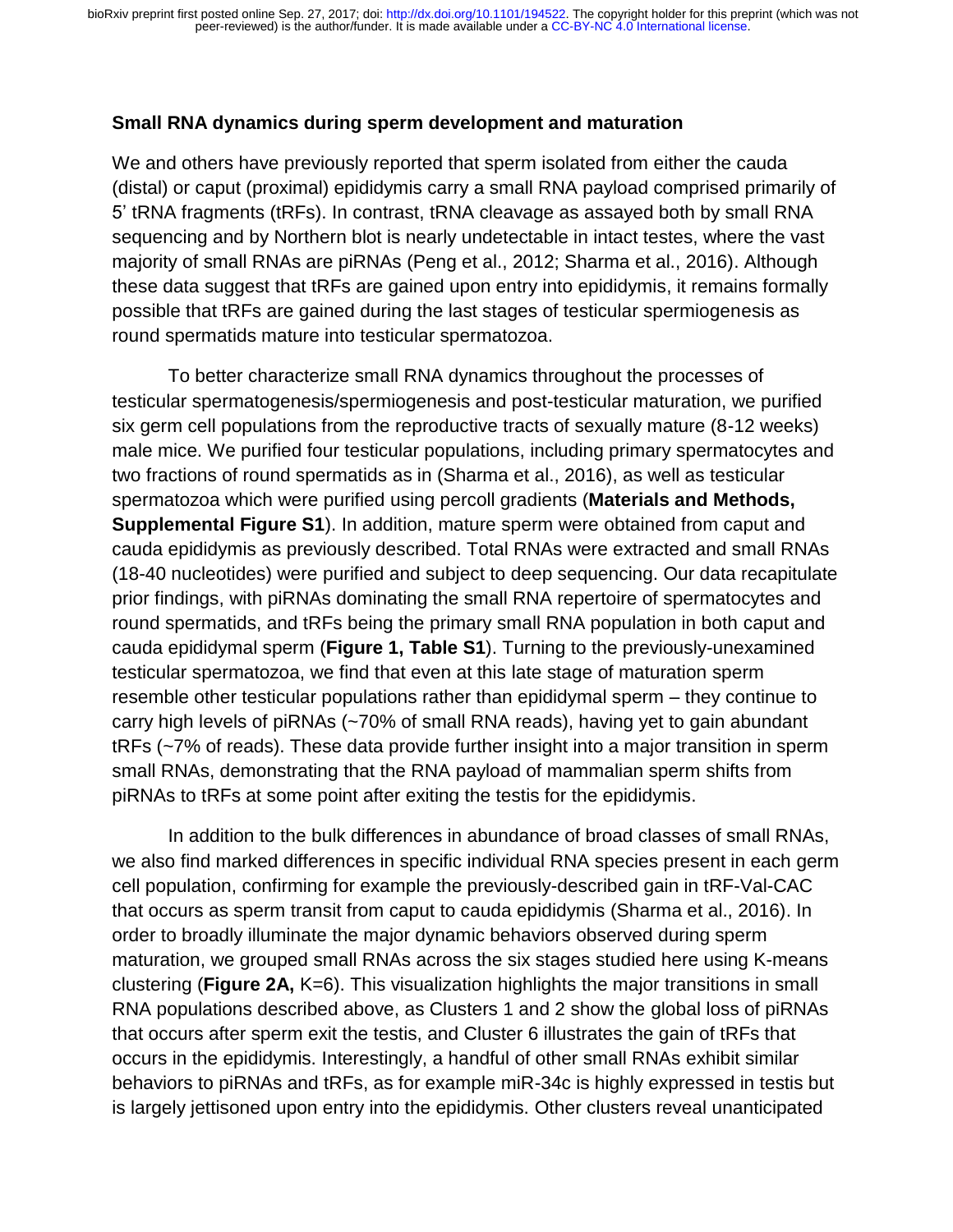behaviors, as for example Cluster 3 – characterized by maximal expression in testicular sperm – includes a relatively large number of piRNAs (all of which represent the unique "pachytene" piRNA class, rather than deriving from repeat elements), thus identifying a wave of piRNA biogenesis that occurs during the very last stages of testicular sperm development. Cluster 5 is also notable, as it is primarily comprised of fragments of mRNAs that are highly-expressed in the caput epididymis (Johnston et al., 2005).

In contrast to the relatively tissue-specific expression of piRNAs and tRNA fragments, microRNAs exhibit a more diverse range of behaviors during spermatogenesis and sperm maturation. However, the visualization in **Figure 2A** is dominated by the bulk changes in piRNAs and tRFs, complicating the interpretation of microRNA dynamics – for example, the apparent restriction of Cluster 3 microRNA expression to testicular sperm might simply reflect diminished small RNA complexity in this sperm population, which has started to lose piRNAs but has yet to substantially gain tRFs (**Figure 1**).

To investigate microRNA dynamics in more detail, we renormalized miR abundances according to total miR levels for each sperm population, rather than to all small RNAs, to avoid the confounding normalization effects of bulk piRNA/tRF loss and gain. This analysis revealed a range of dynamic behaviors of individual microRNAs (**Figure 2B**). The majority of microRNAs are either expressed during testicular spermatogenesis and then lost/diluted at later developmental stages, or conversely are expressed/gained primarily in later stages of sperm maturation. As example of the former behavior, microRNAs such as miR-30a and miR-34c are lost during epididymal maturation, presumably due to degradation or elimination in the residual body shed by sperm in the epididymis (Sprando and Russell, 1987). A subset of microRNAs such as miR-144 and miR-142 are highly abundant only in testicular spermatozoa, and are presumably only expressed during late stages of spermatogenesis and then lost by a similar mechanism. The converse behavior, in which miRNAs such as miR-125b, miR-199a, miR-200b/c, miR-10a/b and let-7 family members increase in relative abundance during epididymal maturation, is consistent with these RNAs potentially being trafficked to epididymal sperm alongside the bulk delivery of tRFs (Reilly et al., 2016; Sharma et al., 2016).

More surprising are cases of microRNAs that are abundant in testicular sperm as well as cauda sperm, but which appear to be scarce specifically in caput sperm. Interestingly, the majority of such microRNAs originate from genomic microRNA clusters of various sizes, ranging from small clusters (miR-15/16, the "oncomiR"17-92 cluster, etc.) up to the megabase-scale imprinted X-linked miR-880 cluster. This behavior is most consistent with these microRNAs initially being lost (by degradation or elimination) upon epididymal entry, followed by a second load of these miRNAs either being generated *in situ* in cauda sperm from their precursor molecules, or shipped from epididymis epithelium to the mature sperm by epididymosomes. Consistent with the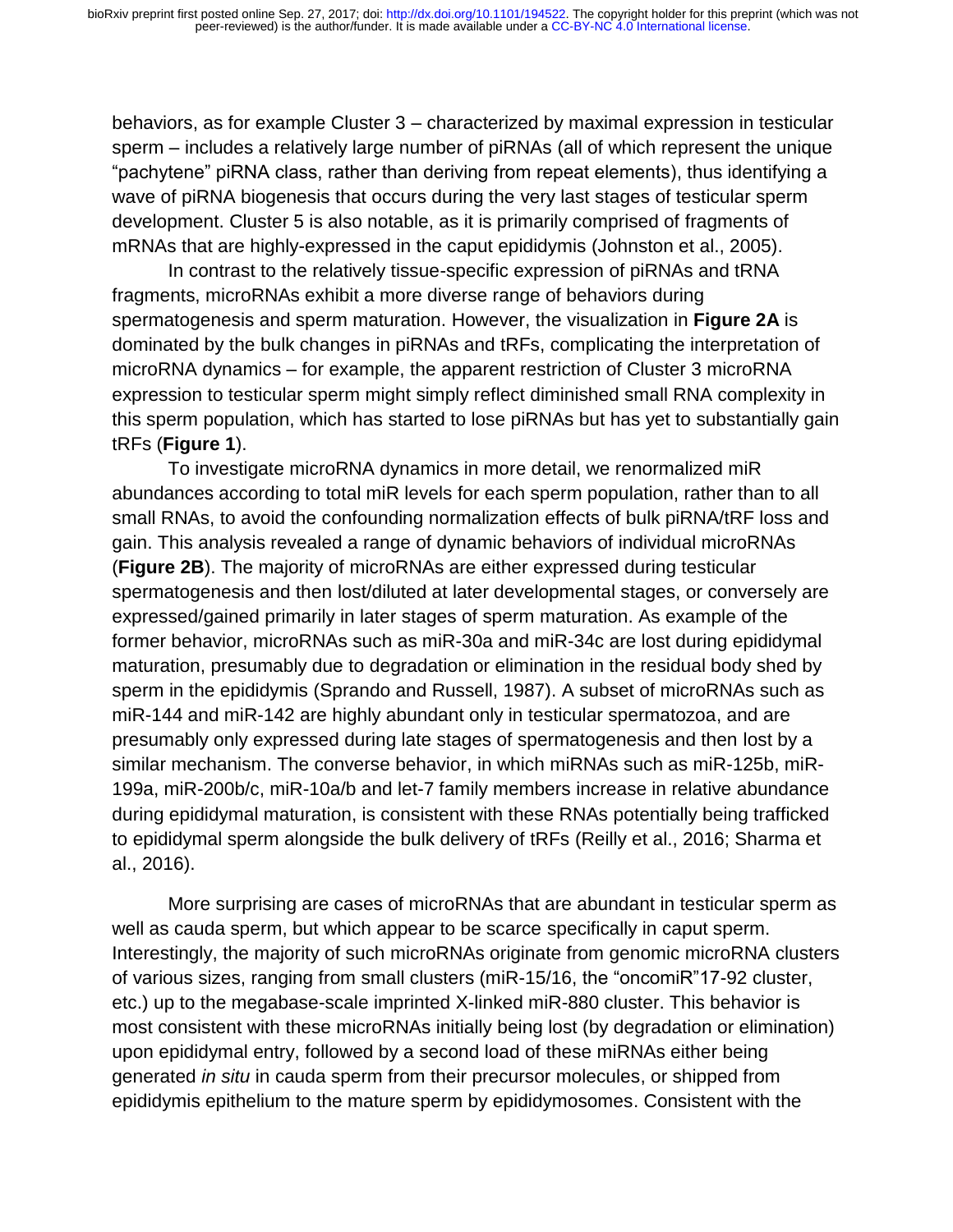latter hypothesis, many of the microRNAs that are specifically scarce in caput sperm are highly abundant in cauda epididymosomes (**Table S1**). These data thus uncover surprisingly complex small RNA dynamics during sperm development, and further underscore the major role of epididymal transit in modulation of the sperm epigenome.

#### **Caput epididymosomes deliver small RNAs to testicular spermatozoa**

Our data confirm and extend prior reports showing major differences between the small RNAs generated during testicular spermatogenesis and those gained during epididymal transit. What is the mechanism by which tRFs and other small RNAs are gained as sperm enter the epididymis? We previously showed that epididymosomes secreted by the epithelium of cauda epididymis have a similar RNA payload to that of mature sperm, and we and others showed that epididymosomes can deliver small RNAs to relatively "immature" caput sperm (Reilly et al., 2016; Sharma et al., 2016). However, as the RNA repertoire of caput sperm is not particularly distinct from that of cauda sperm – caput sperm already carry high levels of most tRNA fragments, for example – these reconstitution studies could only focus on a small handful of fairly cauda-specific species such as tRF-Val-CAC. In contrast, the RNA payload of testicular spermatozoa, which is dominated by piRNAs, is highly distinct from that of either epididymal sperm population, providing us with a "blank slate" to more broadly explore the ability of epididymosomes to deliver RNAs to immature sperm.

Testicular sperm were isolated, then were either mock treated or were incubated for two hours with caput epididymosomes, and resulting sperm were extensively washed to remove any contaminating vesicles (**Figure 3A**). We first used TaqMan qRT-PCR assays to ask whether two prominent tRFs present in epididymosomes but scarce in testicular sperm could be delivered by this reconstitution, finding that epididymosomal delivery results in a ~4-10-fold increase in abundance for these two tRFs (**Figure 3B**). To more broadly interrogate epididymosomal RNA delivery to sperm, we next carried our deep sequencing of small RNAs from mock and "reconstituted" sperm. Globally, we observed significantly higher levels of tRFs and microRNAs in reconstituted spermatozoa, relative to mock-treated sperm (**Figures 3C, Table S2**). Although two hours incubation is clearly insufficient to fully establish the caput small RNA payload, this is perhaps unsurprising given that purified caput sperm from intact animals have spent several days undergoing this delivery process.

More granular analysis of specific small RNA species revealed that the vast majority of piRNAs were unaffected by epididymosomal fusion (**Figures 3D-E**), consistent with the fact that piRNAs are expressed during testicular spermatogenesis and are largely absent from epididymosomes (and indicating that epididymosomal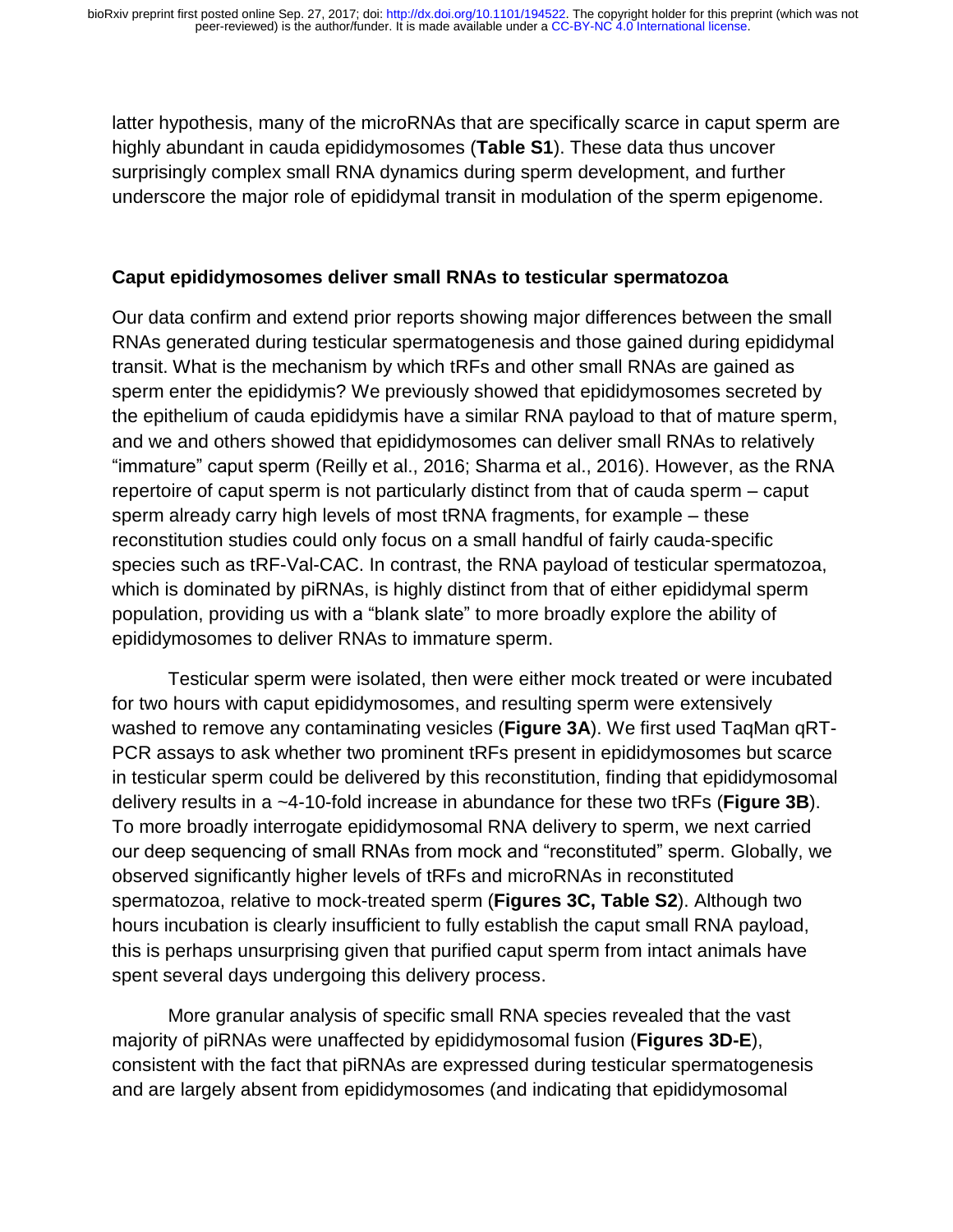fusion does not induce piRNA degradation). This is clearly visualized in the scatterplot in **Figure 3E**, where piRNA abundance is strongly correlated between mock-treated and reconstituted sperm samples. Globally, nearly all small RNAs either fall on the same diagonal as the piRNAs – meaning that they are unaffected by epididymosomal fusion – or above this diagonal, consistent with delivery by epididymosomes. Individual tRFs and microRNAs exhibited a range of behaviors (**Figures 3D-E**), ranging from those unaffected by epididymosomal incubation and which are generally already abundant in testicular sperm and/or absent from caput epididymosomes, to efficiently-delivered small RNAs that are highly abundant in caput epididymosomes (such as miR-10a/b, miR-148, miR-143, tRF-Glu-CTC, tRF-Gly-GCC, and tRF-His-GTG – **Table S2**).

Overall, these data show that caput epididymosomes are capable of fusing with mature testicular spermatozoa to deliver their small RNA cargo in vitro, and together with the in vivo small RNA dynamics detailed above are most consistent with a mechanism of RNA biogenesis in mammalian sperm in which small RNAs generated in the epididymis are trafficked to sperm in epididymosomes.

#### **Chemogenetic tracking of small RNAs from epididymis to sperm**

Although multiple observations here and elsewhere are most readily explained by the hypothesis that small RNAs in mature sperm are first generated in the epididymal epithelium, we have not formally ruled out the possibility that the small RNAs gained by sperm during epididymal maturation in intact animals are instead processed *in situ* from precursor molecules first synthesized during testicular spermatogenesis*.* In order to distinguish between these possibilities, we developed a strategy to label and track small RNAs synthesized in specific cell types. We made use of the "TU tracer" mouse (Gay et al., 2013), in which tissue-specific expression of the Cre recombinase is used to drive expression of the gene encoding uracil phosphoribosyltransferase (UPRT) (**Figure 4A**). Expression of UPRT allows cells to incorporate 4-thiouracil (4-TU) into newlysynthesized RNAs, thereby enabling tissue-specific metabolic labelling of RNA (**Figure 4B**).

To assess the efficiency and specificity of this system, we first generated mice expressing UPRT specifically in liver by mating *Albumin*-Cre (*Alb*-Cre) mice with TUtracer mice. Cre-mediated recombination was extremely efficient, with nearly quantitative deletion of the GFP insert and concomitant expression of UPRT (**Supplemental Figure S2A**) – remaining GFP likely reflects non-hepatocyte cell populations, such as blood cells, present in the liver. The resultant mice expressed UPRT specifically in liver (**Supplemental Figure S2A**), and injection of 4-TU in these mice resulted in liver-specific labeling of RNAs, with undetectable background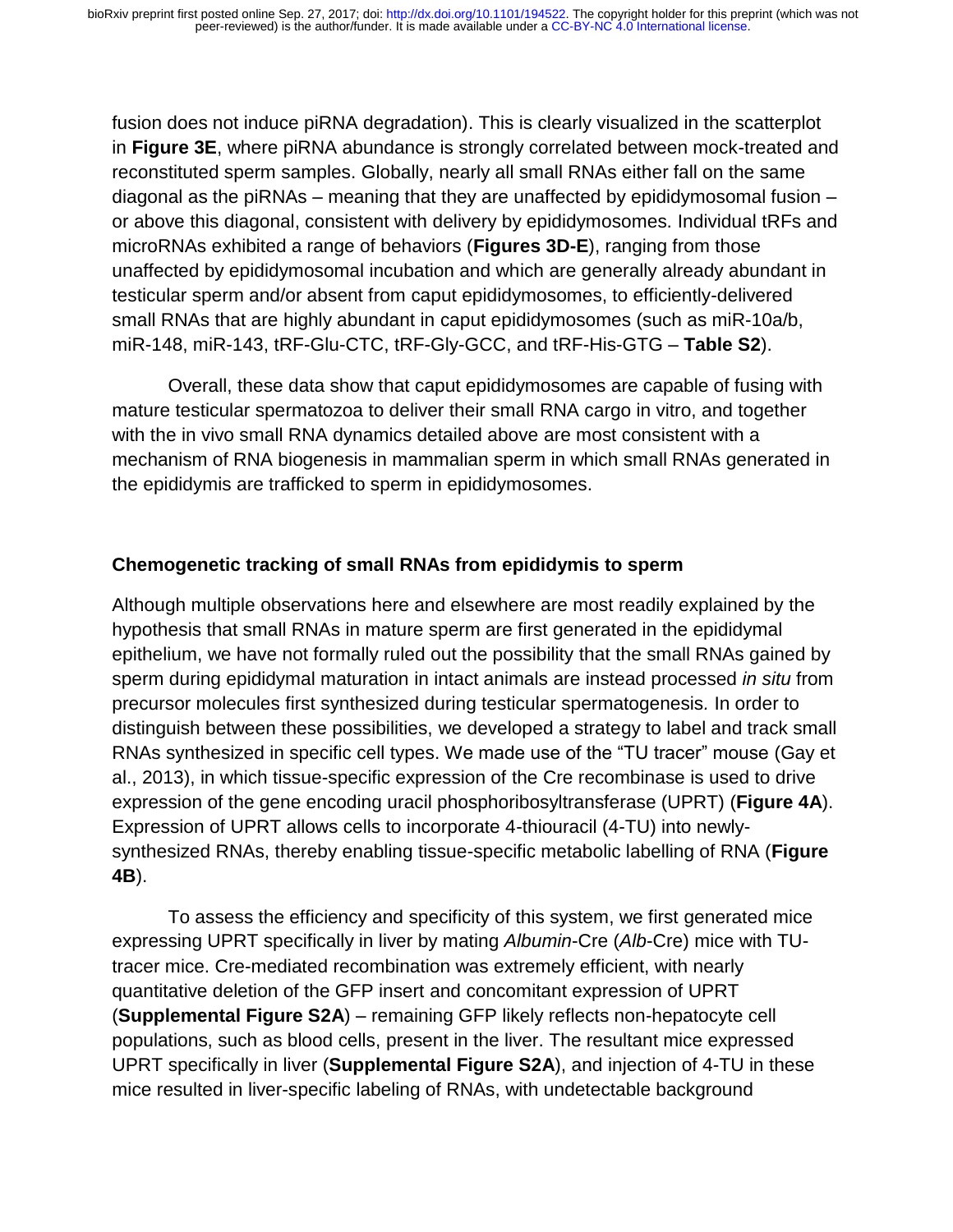incorporation in other tissues (**Supplemental Figures S2B-C**). Northern blot of labeled RNAs revealed 4-TU labeling of a wide range of RNA species including microRNAs (see below), but tRNAs and rRNAs were not efficiently labeled (not shown), either due to poor use of 4-TU by PolI and PolIII, or due to checkpointing of these typically highlymodified RNAs. This protocol therefore enables us to characterize microRNA trafficking in vivo, but unfortunately cannot be used to track tRFs.

Although tracking TU-labeled RNAs in vivo could in principle be accomplished by biotinylation of 4-TU (**Supplemental Figures S2B-C**) and deep sequencing of avidinpurified RNAs, we note that even in an abundant tissue such as the liver a very small fraction of RNA was 4-TU-labeled, and the abundance of any RNAs trafficked between cells would of course be far lower. Along with the fact that sperm overall have very low levels of total RNA, we anticipated extreme difficulty in purification of 4-TU-labeled RNAs. We therefore turned instead to thiol( $S$ )-linked alkylation for the metabolic sequencing of RNA (SLAM-Seq, Herzog *et al*., submitted – **see accompanying manuscript**) for characterization of 4-TU-labeled small RNAs. This method is based on chemically modifying the 4-thiouracil in RNA with iodoacetamide to generate a covalent adduct that causes nucleotide misincorporation during reverse transcription, with G misincorporation opposite the modified U (seen as a U->C mutation in downstream deep sequencing) occurring most frequently. This method enables quantitative analysis of 4-TU incorporation in any clonable population of small RNAs, avoiding potentially lossy purification. To quantitate the signal-to-noise for this method, we first applied SLAM-Seq to small RNAs purified from the liver of *Alb*:Cre-expressing mice (**Supplemental Figure S3**). Background mutation rates in the cloning process were characterized using *Alb*:Cre mice that had not been injected with 4-TU, while analysis of cauda epididymis in these animals controlled for both cloning errors and for 4-TU incorporation into non-UPRT-expressing cells. As expected, we find that 4-TU incorporation caused a significant increase in misincorporation events specifically opposite U, with the strongest effect on U->C transitions (**Supplemental Figure S3**). This required 4-TU injection, was dose-dependent, and required tissue-specific expression of UPRT. Variation in the extent of U->C misincorporation for individual microRNAs reflects in vivo RNA synthesis and decay rates, as well as any effects of local sequence context on RT misincorporation. Together, these results demonstrate our ability to identify RNAs first synthesized in a given genetically-defined cell type.

We therefore applied this system to track microRNAs synthesized in the caput epididymis, using the *Defb41* promoter (Bjorkgren et al., 2012) to drive Cre specifically in the most proximal "initial segment" of the caput epididymis (**Figure 4A-B**). Mice carrying both the TU tracer cassette and *Defb41*:Cre exhibited the expected caputspecific expression of UPRT (**Figure 4C**). Injection of 4-TU into these animals resulted in caput-specific incorporation of 4-TU as assessed by biotinylation of total RNA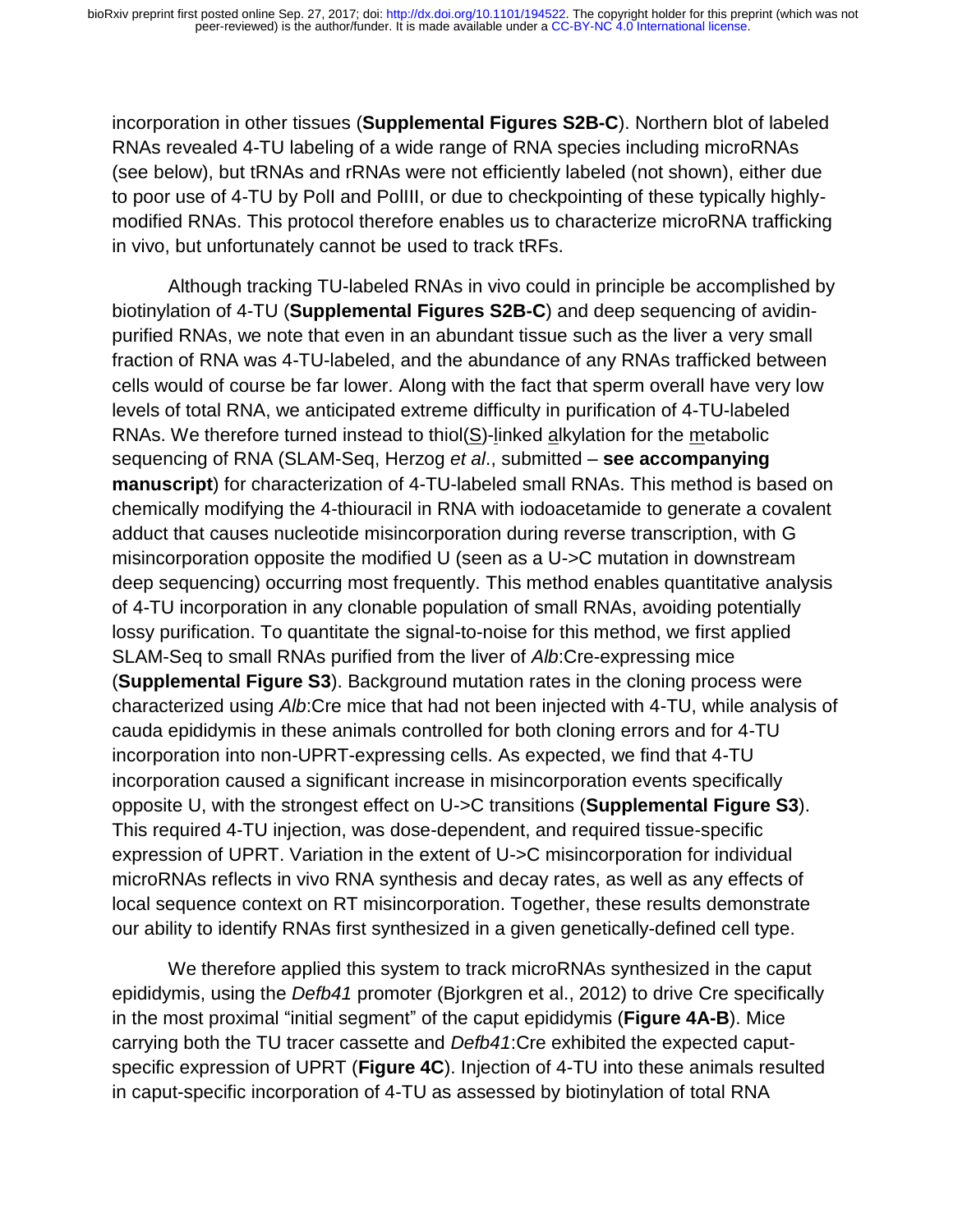(**Supplemental Figure S4A**) and by SLAM-Seq analysis of purified small RNAs (**Figure 4D**). Confident that we could reliably detect small RNAs synthesized in the caput epididymis, we therefore carried out SLAM-Seq for small RNAs isolated from the testis, caput epididymis, and cauda epididymal sperm in 4-TU-injected and control animals. Globally, we found no increase in U->C mutation in microRNAs purified from the testis, and a significant 2-fold increase in U->C in caput epididymis RNAs as expected (**Figure 4E, Table S3**).

Consistent with the hypothesis that cauda sperm carry microRNAs originally synthesized in the caput epididymis, SLAM-Seq of cauda sperm microRNAs revealed significantly greater 4-TU labelling than testes (**Figure 4E-F, Supplemental Figure S4B**). Although this effect is quantitatively modest, it is significant – **Figure 4F** shows the cumulative distribution plots for U->C mutations across all microRNAs for these samples (KS p value = 0.0003). Taken together, these data conclusively demonstrate that at least a subset of small RNAs in mature sperm are originally synthesized in the caput epididymis, and further support our hypothesis that small RNAs are trafficked from epididymis to sperm via epididymosomes.

#### **DISCUSSION**

Our data provide a detailed view of the biogenesis of the small RNA repertoire of mature mammalian sperm. We characterized dynamics of small RNAs across sperm development, finding that multiple waves of small RNAs are synthesized/loaded into sperm over the course of testicular spermatogenesis and post-testicular maturation in the epididymis. Moreover, we show that caput epididymosomes can deliver small RNAs to testicular spermatozoa in vitro, and use chemogenetic tracking to definitively identify epididymis-derived RNAs in mature sperm in intact animals. Together, our data reveal a surprising role for soma-to-germline trafficking in sculpting the sperm RNA payload.

#### **Small RNA dynamics throughout sperm maturation**

Analysis of small RNA repertoires of various purified sperm populations confirmed prior reports of a global loss of piRNAs and gain of tRFs that occurs over the course of posttesticular maturation, and further identified a narrow anatomical window during which this transition occurs. In addition to this large-scale remodeling of the sperm small RNA payload, we also identified more subtle dynamic behaviors for smaller subsets of RNAs. Most interestingly, a large group of microRNAs were abundant in testicular sperm populations and are known to be expressed during spermatogenesis, but were then lost in caput epididymal sperm before increasing in abundance again in cauda sperm.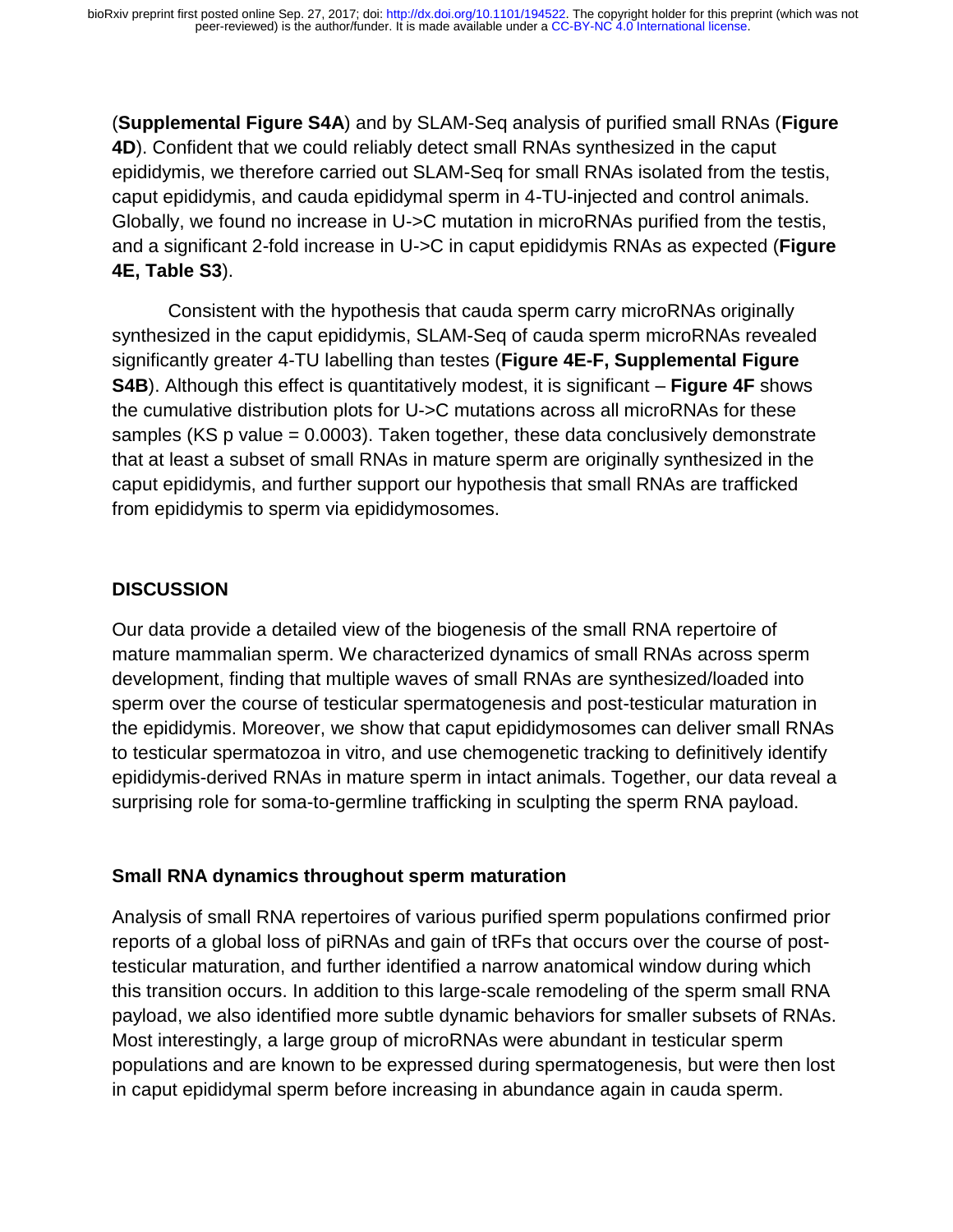These RNAs included a large number of microRNAs encoded in genomic clusters, including the imprinted X-linked miR-880 cluster, the miR-17-92 "oncomiR" cluster, and many smaller clusters. Importantly, it is highly unlikely that isolation of caput sperm somehow enriches for defective sperm undergoing a checkpointing or resorption process, as we have found in separate studies that ICSI using caput sperm and cauda sperm results in identical fertilization and blastocyst progression rates (Colin Conine and OJR, manuscript in preparation).

Understanding the basis for this unusual behavior will be of great interest. The likeliest scenario is that these microRNAs are degraded, or ejected in the residual body, along with the bulk of piRNAs upon epididymal entry. They would then either be trafficked from the epididymis to caput sperm in epididymosomes, or, less likely, generated in situ via processing of precursor transcripts. One possibility is that entry into the epididymis is accompanied by a nearly global purge of small RNAs including microRNAs, with those microRNAs that appear to maintain abundance in caput epididymis (such as various let-7 family members) simply being those that are replenished earlier than those that are gained more distally. Whatever the mechanism for this process, the reason for the strong caput/cauda gradients in expression and trafficking of various small RNAs remains unclear, and will be the subject of future studies.

#### **Soma-to-germline RNA trafficking in the epididymis**

We also sought to characterize the mechanism responsible for the massive remodeling of the sperm RNA payload that occurs in the epididymis. Multiple lines of evidence support the hypothesis that a wide variety of small RNAs are synthesized in the epididymis epithelium and subsequently trafficked to maturing sperm in small extracellular vesicles, collectively known as epididymosomes: 1) Small RNAs that are gained as sperm enter the epididymis, such as tRFs, are highly abundant in the epididymis epithelium. 2) More locally, gradients in small RNA expression between the proximal and distal epididymis are manifest in sperm transiting the relevant region (as in, eg, the ~10-fold difference in tRF-Val-CAC between caput and cauda epididymis, sperm, and epididymosomes). 3) Using the TU tracer system, we definitively show here that microRNAs first synthesized in the caput epididymis make their way to maturing sperm, thus demonstrating that soma-to-germline transfer of small RNAs occurs in intact animals. 4) The likely mechanism for this transfer is RNA trafficking in epididymosomes, as purified epididymosomes carry a very similar RNA payload to that gained by sperm during epididymal transit. 5) Epididymosomes can deliver small RNAs to sperm in vitro.

Our data thus identify a role for soma-to-germline trafficking in shaping the sperm RNA repertoire in mammalian sperm. This unites mammalian spermatogenesis with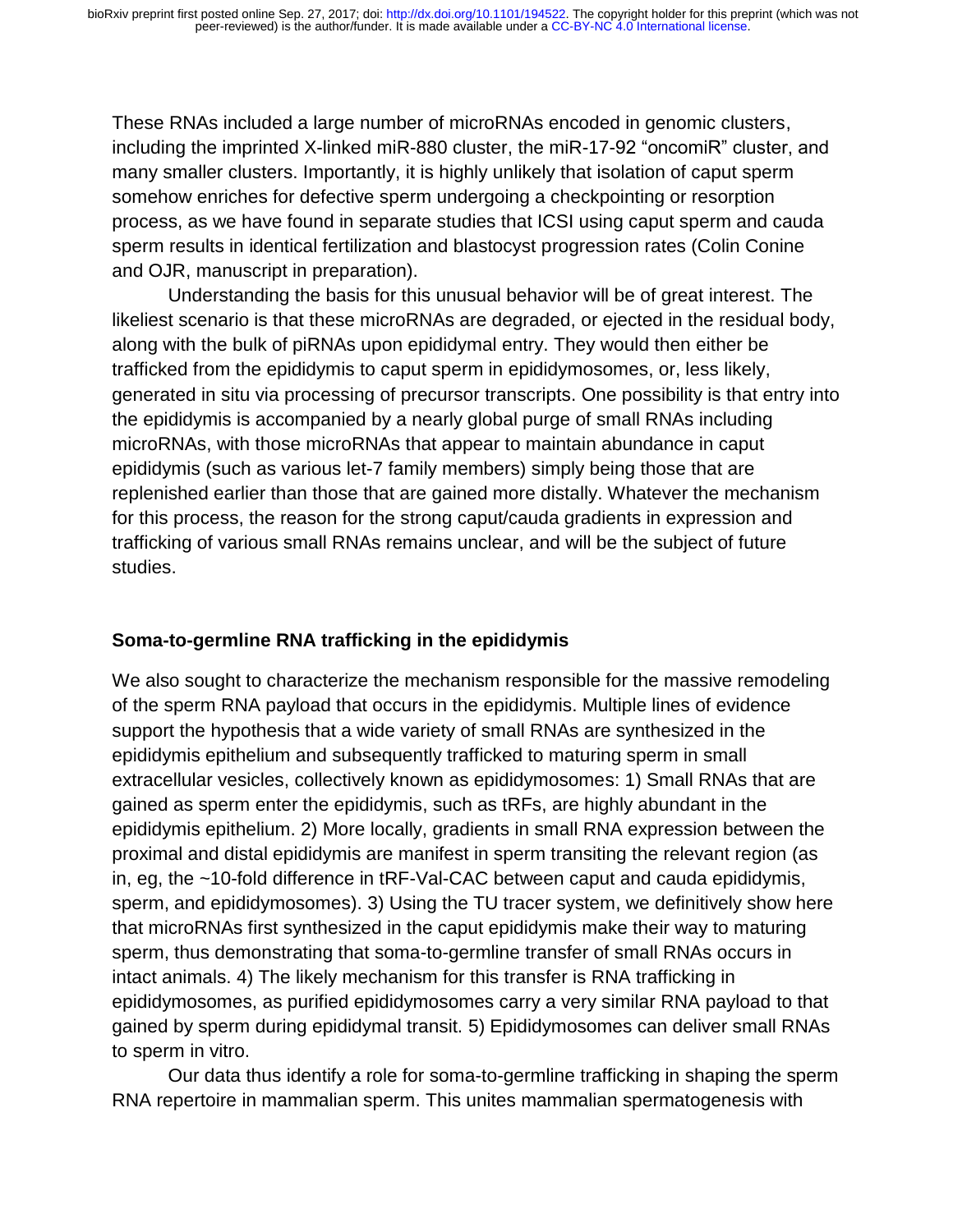gametogenesis in a number of other species where RNAs produced in somatic support cells have been suggested or shown to be subsequently transferred into developing germ cells (Bourc'his and Voinnet, 2010; Slotkin et al., 2009). Previously-described examples of such soma-to-germline communication include: 1) communication between the somatic macronucleus and the germline micronucleus in ciliates such as *Tetrahymena* and *Oxytricha* , 2) piRNA communication from somatic follicle cells to the germline during *Drosophila* oogenesis, and 3) release of transposon repression in vegetative nuclei in *Arabidopsis* pollen, with resulting expression of transposons leading to generation of antitransposon RNAs which are transported into the sperm nuclei. Intriguingly, the process detailed here is quite distinct from most prior examples of soma-to-germline communication, as the trafficking process involves a vesicle intermediate rather than direct cytoplasmic connections (Mahajan-Miklos and Cooley, 1994; McCue et al., 2011), and the RNAs being shipped are primarily microRNAs and tRNA fragments as opposed to repeat element-derived piRNAs/24 nt RNAs. Importantly, although a multitude of cell types secrete RNAs into extracellular vesicles in mammals (Tkach and Thery, 2016), there is as yet no evidence that circulating vesicles have access to the germline, which is protected by the blood-testis barrier – for example, we find no evidence in the *Alb*:Cre X TU-tracer experiments for liver to germline communication. Thus the epididymis, along with somatic cells of the testis such as Sertoli cells, may occupy a privileged position in this regard.

#### **Epigenetic remodeling during gametogenesis**

Many potentially heritable "epigenetic marks" in the germline are known to be erased during key stages of development, as for example cytosine methylation patterns undergo two major waves of erasure and re-establishment during the mammalian life cycle (Feng et al., 2010) – once in primordial germ cells, and again shortly after fertilization. Our findings reveal novel epigenetic reprogramming events that occur during mammalian spermatogenesis, as we document a major transition from a piRNAdominated stage of testicular spermatogenesis to the ultimate tRF-dominated payload of epididymal sperm, as well as a transient loss of clustered microRNAs that occurs in the caput epididymis.

 The mechanism by which this epigenetic remodelling occurs is of great interest given the mounting evidence that environmental signaling may be able to modulate specific epigenetic marks in germ cells and thereby potentially affect the phenotype in future generations (Lane et al., 2014; Rando, 2012). While it is well appreciated that our dietary conditions can influence the epigenome in somatic cells (Sharma and Rando, 2017), it has not been clear how this information is communicated to the developing gametes and thus to offspring. The origin of sperm small RNAs in the epididymis provides a focus for future studies on the mechanism by which environmental conditions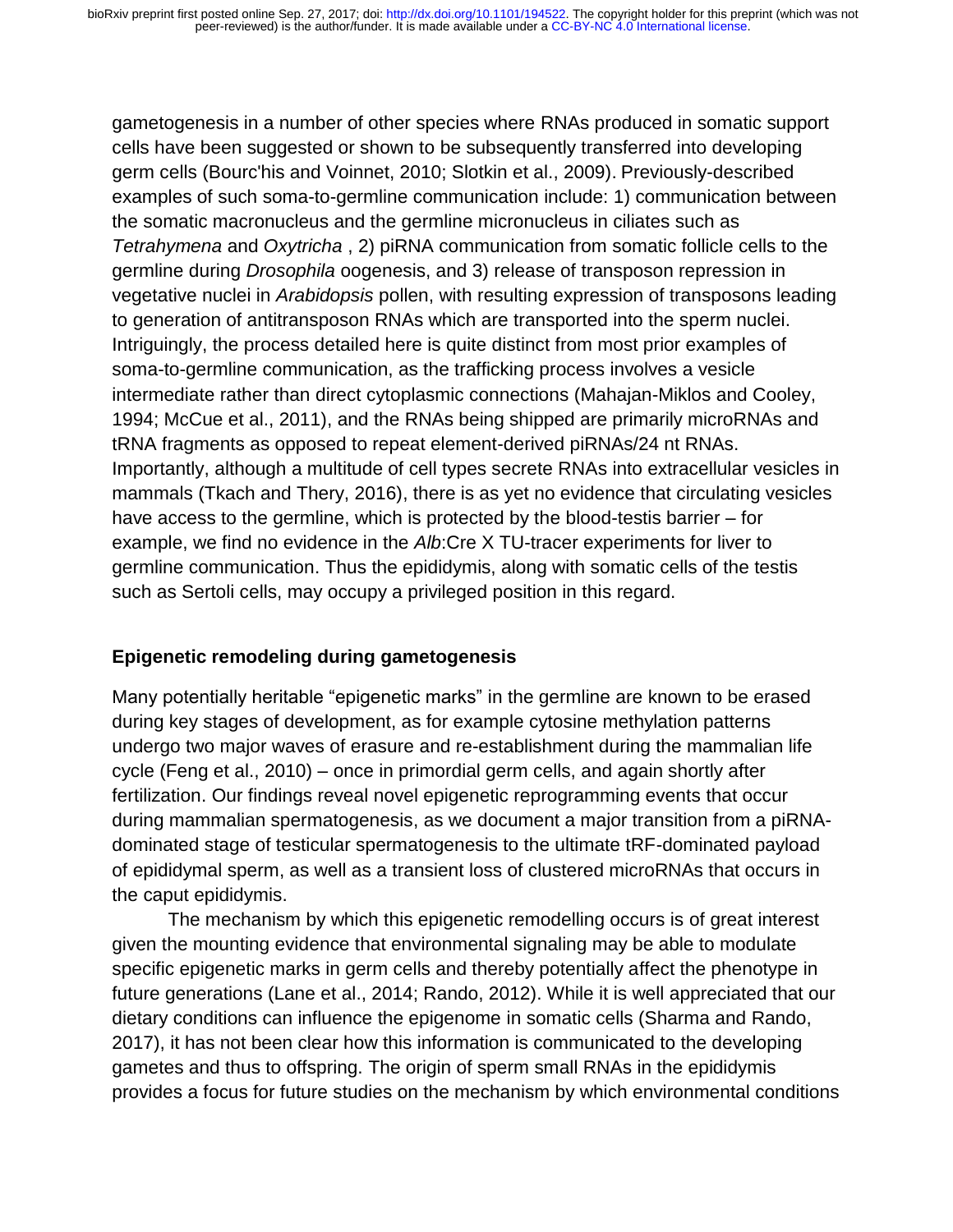might influence the sperm epigenome. Understanding the molecular basis underlying sorting and packaging of small RNAs into epididymosomes will be of great interest (Gutierrez-Vazquez et al., 2013; Koppers-Lalic et al., 2014) as it will not only uncover basic mechanism of communication between the somatic cells of epididymis and the maturing gametes, but will also shed light on how environmental information is signaled to sperm.

# **ACKNOWLEDGEMENTS**

We thank C. Conine and other members of the Rando lab for critical reading of the manuscript and helpful comments. We thank P. Sipilä for the generous gift of the *Defb41*:Cre mouse strain. This work was supported by NIH grants R01HD080224 and DP1ES025458 (OJR), and the Austrian Academy of Sciences and the European Research Council ERC-StG-338252 (SLA). US is a Charles H. Hood postdoctoral Fellow.

### **MATERIALS AND METHODS**

**Mouse strains and husbandry**: Wild type FVB/NJ mice obtained from Jackson Laboratory were used for all experiments other than TU-tracer experiments. For TUtracer experiments, B6(D2)-Tg(CAG-GFP,-Uprt)985Cdoe (CAGFPstopUPRT mice) and *Albumin*-cre mice were purchased from Jackson Laboratory. *Defb41* iCre KI (TUKO 10) mouse embryos were a gift from Dr. Petra Sipilä, Univeristy of Turku Finland. *Defb41*  iCre KI (TUKO 10) mouse line was regenerated at the Mouse Facility of UMass Medical School. All animal care and use procedures were in accordance with guidelines of the Institutional Animal Care and Use Committee.

**Tissues and sperm cells isolation**: Testes, epididymis, caput sperm, cauda sperm, spermatocytes and round spermatids were isolated as described previously (Sharma et al., 2016). For mature testicular spermatozoa isolation, testes from one mouse (8-12 weeks old) were minced in a 35-mm Petri dish containing 1ml 0.9% NaCl. Finely minced tissue slurry was then transferred to a 15ml conical tube and set aside for 3-5 minutes to allow tissue pieces to settle down. Next, the cell suspension was loaded onto 10.5 ml of 52% isotonic percoll (Sigma). The tubes were then centrifuged at 12000X g for 10 minutes at 10 $\degree$ C. The pellet was resuspended in 10 ml of 0.9% NaCl and spun at 600X g at 4<sup>o</sup>C for 10 minutes. The pellet was next washed with 0.45% NaCl solution 3 times,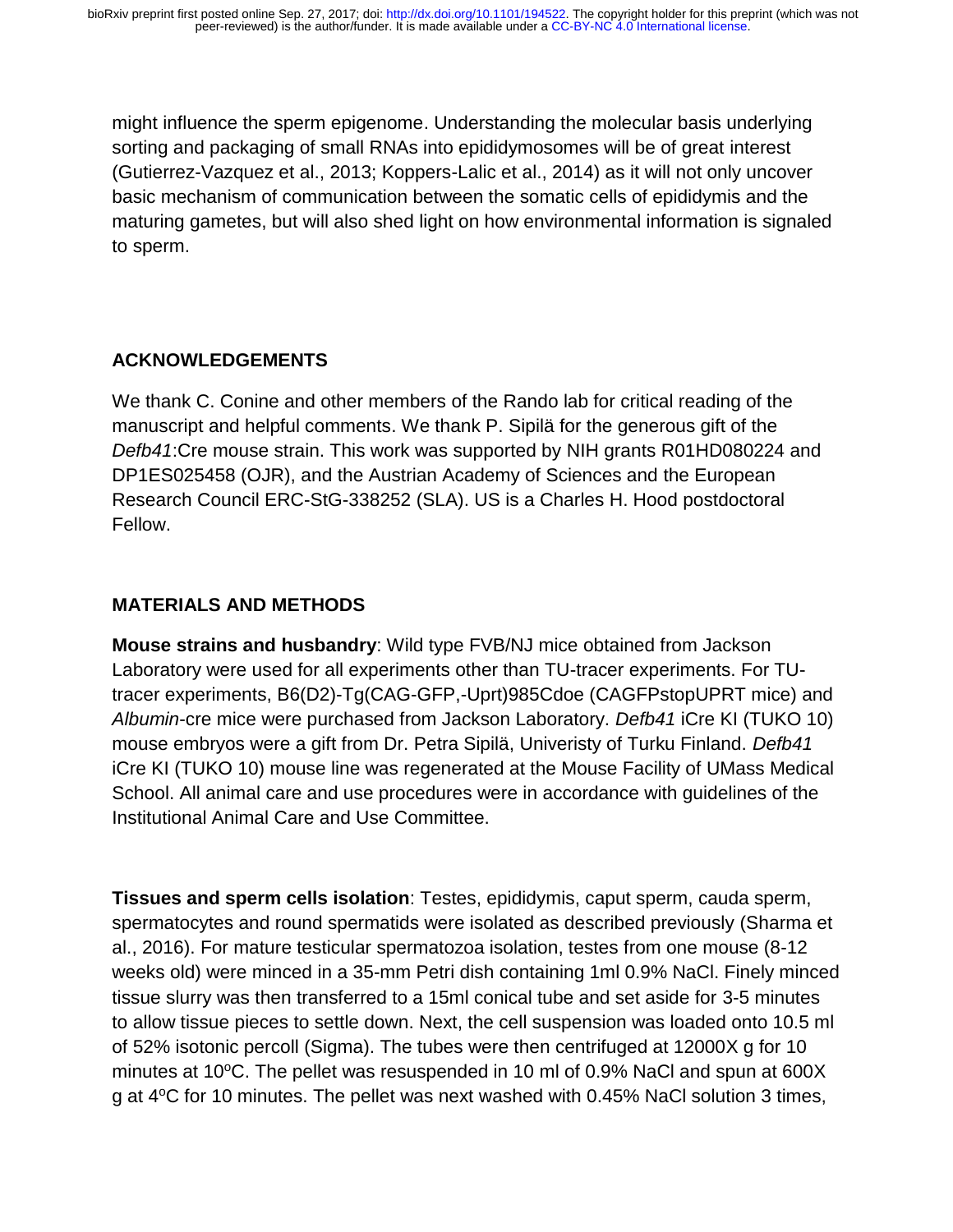followed by one wash with 1X PBS to retrieve purified mature testicular spermatozoa. Spermatozoa pellets were then either flash frozen or used for fusion with epididymosomes.

**Epididymosome isolation**: Epididymosomes were isolated as previously described (Sharma et al., 2016). Briefly, caput epididymides were dissected from 8-12 weeks old male mice and placed in dishes containing 1 ml Whitten's media (100 mM NaCl, 4.7 mM KCl, 1.2 mM KH2PO4, 1.2 mM MgSO4, 5.5 mM Glucose, 1 mM Pyruvic acid, 4.8 mM Lactic acid (hemicalcium), and HEPES 20 mM) pre-warmed at 37°C. The epididymides were then gently squeezed using forceps to isolate epididymal luminal content. The dishes containing epididymal luminal contents were then placed in an incubator set at 37<sup>o</sup>C with 5% CO2 for 15 minutes, to allow any remaining epididymal contents to release from the tissue. Next, the media containing epididymal luminal contents was transferred to a 1.5 ml tube and allowed to incubate for an additional 15 minutes. At the end of the 15 minutes, any tissue pieces or non-motile sperm settled down at the bottom of the tube and all the contents of the tube except for the bottom  $\sim$ 50  $\mu$  were transferred to a fresh tube. Next, the tube was spun in a tabletop centrifuge at 2000X g for 2 minutes to pellet down sperm. Supernatant, which contains epididymosomes, was then transferred to a fresh tube and centrifuged at  $10000X$  g for 30 minutes at  $4^{\circ}$ C to get rid of any non-sperm cells and cellular debris. Supernatant from this spin was then transferred to a polycarbonate thick wall tube (13 X 56 mm, Beckman Coulter, Catalog number 362305) and centrifuged at 100000X g for 2 hours at  $4^{\circ}$ C in a tabletop ultracentrifuge (Beckman Optima TL) using TLA100.4 rotor. The pellet from this spin was then washed with 500  $\mu$  1X PBS and centrifuged for another 2 hours at 100000X g at  $4^{\circ}$ C. Finally, the pellet containing epididymosomes was resuspended in 50  $\mu$  icecold 1X PBS, transferred to a 1.5 ml tube and flash frozen in liquid nitrogen or used for fusion with sperm.

**Testicular spermatozoa and caput epididymosomes fusion:** After final wash with 1XPBS, caput epididymosomes were resuspended in 62.5  $\mu$  media out of which 12.5  $\mu$ was flash frozen and 50  $\mu$  was used for fusion with testicular spermatozoa. For fusion reaction, purified 100 ul of testicular spermatozoa were mixed with 50 ul of caput epididymosomes in presence of 1 mM ZnCl2 and incubated at 37°C for 2 hours. In parallel, a mock fusion reaction was also performed where no epididymosomes were added to the reaction. At the end of the incubation, additional 850  $\mu$ l of 1X PBS was added to the reaction and sperm were spun down at 4000X g for 5 minutes. Next, the pellet was washed with 1X PBS three times and processed further for RNA extraction**.**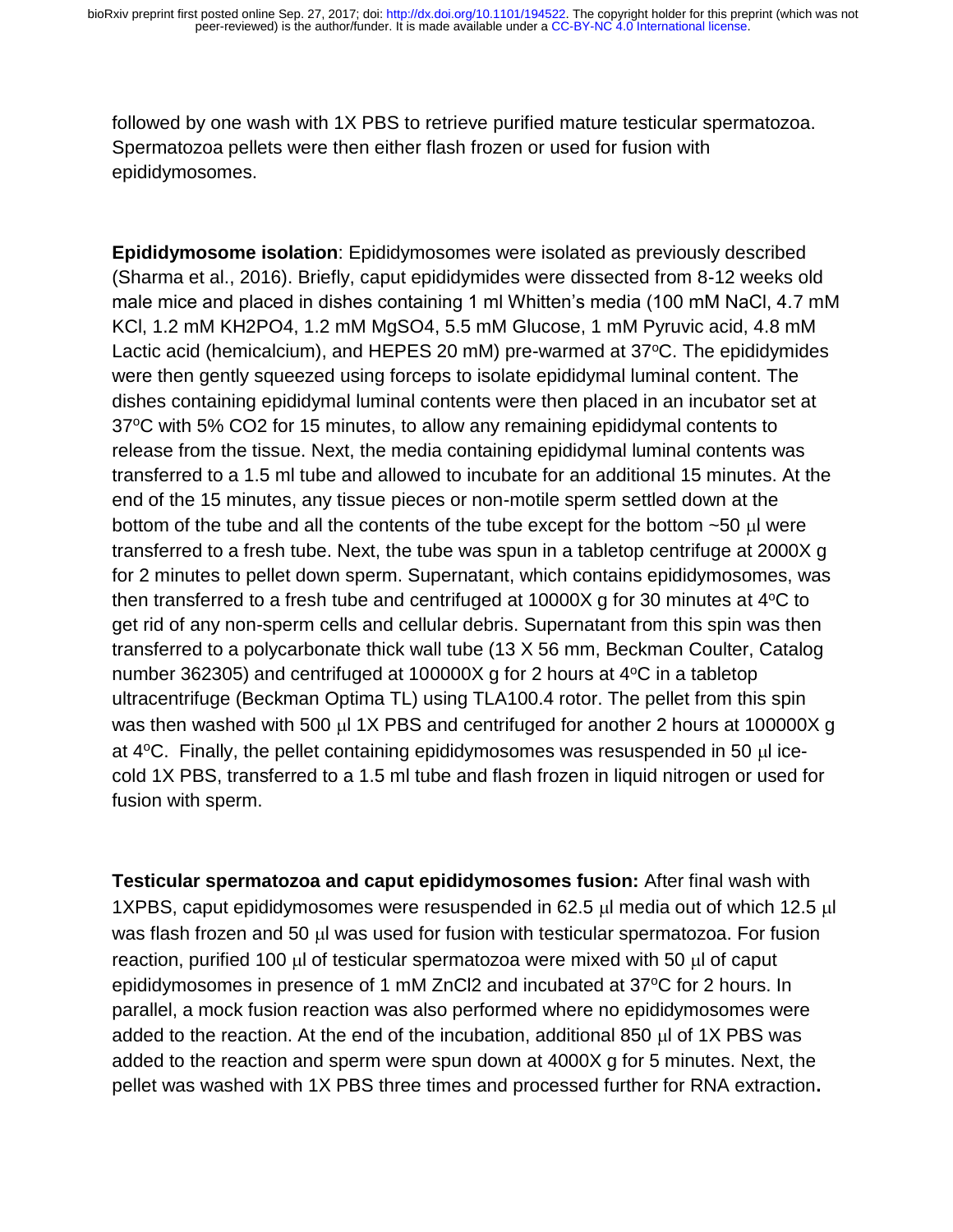The finding of epididymosomal RNAs in resulting "reconstituted sperm" (**Figure 3**) show that caput epididymosomes are either capable of fusing with mature testicular spermatozoa to deliver their small RNA cargo, or, less likely, that a small subset of vesicles with a distinctive small RNA payload adhere to spermatozoa strongly enough to resist removal by several consecutive washing steps

**TaqMan assays**: Taqman assays were performed as described previously (Sharma et al., 2016). Custom small RNA assays for tRF-Val-CAC, tRF-GluCTC, tRF-GlyGCC and pre-designed assay for miR34c were purchased from Life Technologies.

**Small RNA deep sequencing:** Isolation of 18-40 nts small RNAs was carried out as previously described (Sharma et al., 2016) by purification from 15% polyacrylamide-7M urea denaturing gels. The resulting small RNA was used for preparing sequencing libraries using the Small RNA TrueSeq kit from Illumina (as per the manual). Small RNA sequencing data was analyzed as described previously (Sharma et al., 2016).

**Generation of mice expressing tissue-specific UPRT:** To generate mice expressing tissue specific UPRT, we crossed homozygous CAGFPstopUPRT mice with either liverspecific *Albumin*-cre mice or caput epididymis specific *Defb41*-cre mice, to generate heterozygous [*Uprt-/+, Alb-Cre* ]or [*Uprt-/+, Defb41-Cre]* mice, respectively. Since 4 thiouracil incorporation is sensitive to the levels of UPRT, we then backcrossed these mice with homozygous CAGFPstopUPRT mice to produce mice homozygous for *Uprt* gene. Mouse genotyping was performed using quantitative PCR (qPCR) with DNA isolated from ear punches. For genotyping CAGFPstopUPRT mice, following primers and probes were used: 5'-ATT CCA AGA TCT GTG GCG TC-3' and 5'-CTT CTC GTA GAT CAG CTT AGG C-3' for mutant allele; 5'-CAC GTG GGC TCC AGC ATT-3' and 5'- TCA CCA GTC ATT TCT GCC TTT G-3' for wildtype allele; probe 5'- /Cy5/CCA ATG GTC GGG CAC TGC TCA A/Black Hole Quencher 2/-3' for wildtype allele and probe 5'- /6-FAM/CCG CAT CGG GAA AAT CCT CAT CCA/Black Hole Quencher 2/-3' for mutant allele. *Albumin*–cre mice were genotyped using: 5'-TTG GCC CCT TAC CAT AAC TG-3' for both wildtype and mutant allele, 5'-TGC AAA CAT CAC ATG CAC AC-3' for wildtype allele, and 5'-GAA GCA GAA GCT TAG GAA GAT GG-3' for mutant allele. Primers for *Defb41*-cre mice included: 5'-AGA TGC CAG GAC ATC AGG AAC CTG-3' and 5'-ATC AGC CAC ACC AGA CAC AGA GAT C-3' for transgene, 5'-CTA GGC CAC AGA ATT GAA AGA TCT-3' and 5'-GTA GGT GGA AAT TCT AGC ATC ATC C-3' for internal positive control. The qPCR conditions were as follows: 95°C for 3 min, followed by 10 cycles of 95°C for 30 sec, 65°C for15 sec, decrement of temperature by 0.5°C per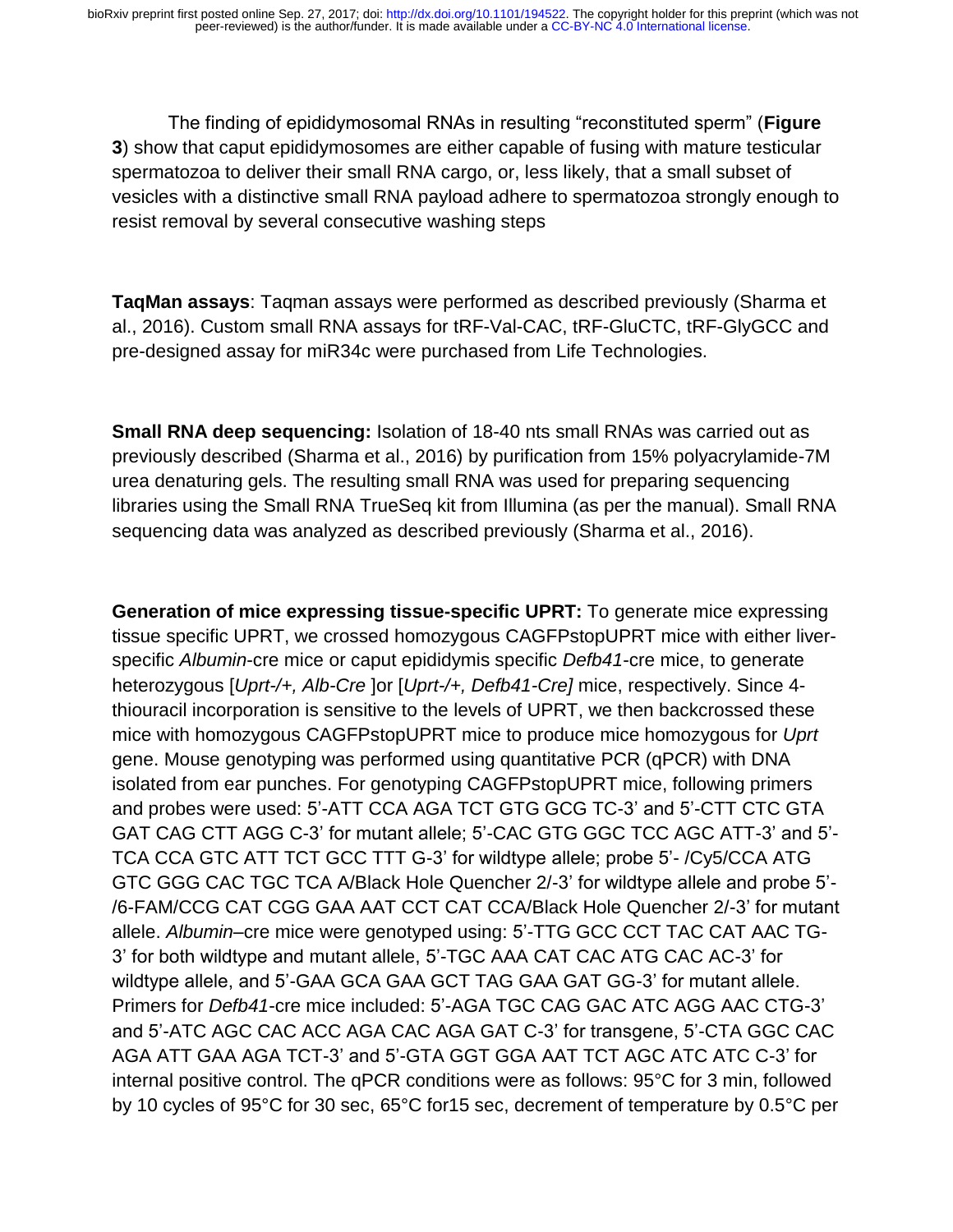cycle, 68°C for10 sec, and 28 cycles of 95°C for 20 sec, 60°C for 20 sec, and 72°C for 15 sec, with a final extension at 72°C for 2 min.

**4-thiouracil (4-TU) treatment:** 4-TU was dissolved in DMSO at 200 mg/ml and stored at -20°C. Prior to use, the stock solution was diluted at 1:4 with corn oil with rigorous shaking and working solution was then kept in dark. 8-12 weeks old adult mice were intraperitoneally injected with either 4-TU (400 mg/kg body weight) or solvent alone (control) every other day for 5 times, as sperm transits from caput to cauda epididymis in approximately 10 days. Tissue and sperm samples were collected (as described above) 5 hours after the last injection, flash frozen in liquid nitrogen and stored at -80°C until RNA extraction.

**Northern and Dot blot analysis:** We followed published method for dot blot analysis with some modifications (Radle et al., 2013). In brief, equal amount of RNA (in binding buffer) from different experimental groups, was applied to Zeta membrane (Bio-Rad). A biotin-labeled DNA oligo was used as a positive control. The membrane was air-dried at room temperature for 5 minutes, followed by blocking at room temperature for 30 minutes with 10% SDS in PBS and 1mM EDTA. Next, the membrane was incubated in a solution containing 10% SDS in PBS and Streptavidin-HRP (Thermo Fisher Scientific) for 15 minutes at room temperature, followed by three washes with PBS containing SDS for 5 minutes each. After the final wash, biotinylated RNA were detected with Amersham ECL Western Blotting Reagent (GE Healthcare Life Sciences) using Amersham Imager 600 (GE Healthcare Life Sciences). For Northern blot analysis, 30 μg of RNA was denatured and run on a 15% acrylamide 7M urea gel, followed by transfer to a positively charged nylon membrane and UV-crosslinking. The membrane was next incubated with Streptavidin-HRP, washed and detected using ECL reagent, as above.

**Western blot:** Protein extracts were prepared from mouse tissues using RIPA lysis buffer (150 mM sodium chloride, 1.0% NP-40, 0.5% sodium deoxycholate, 0.1% SDS, and 50mM Tris, pH 8.0). Protein extracts were denatured with 2X Laemmli buffer (4% SDS, 10% 2-mercaptothanol, 20% glycerol, 0.004% bromophenol blue, 0.125 M Tris-HCl, pH 6.8) at 95°C for 5 min and run on a 10% SDS-PAGE, followed by transfer to PVDF membrane. The membrane was next probed with anti-GFP (Invitrogen), anti-HA (Thermo Scientific) or anti-Actin (Thermo Scientific) antibodies at 1:1000 dilution followed by secondary antibody treatment at 1:2000 dilution (anti-mouse HRP and antirabbit HRP, Cell Signalling).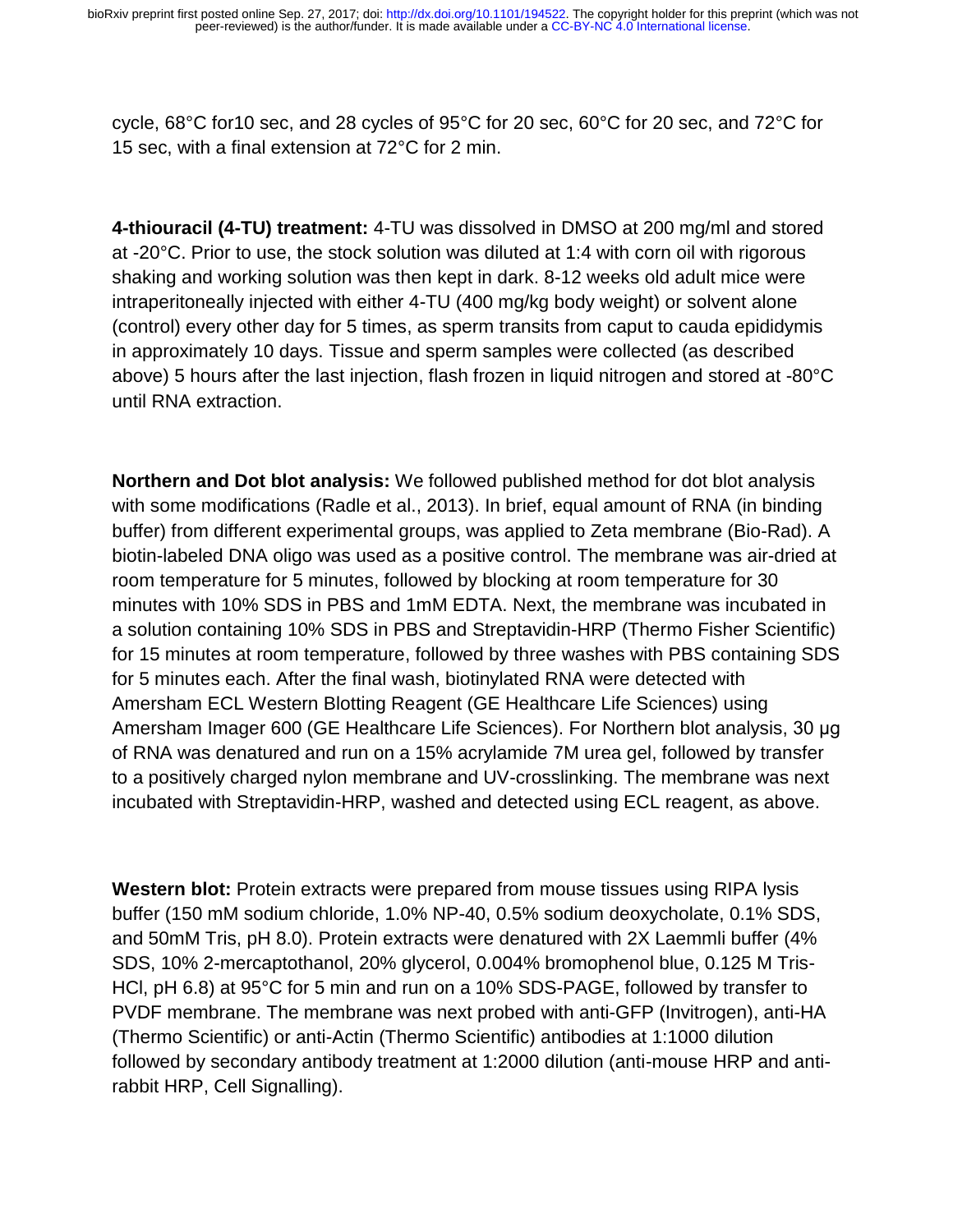**SLAM-seq:** 4 µg of isolated total RNA was treated with 10 mM iodoacetamide under optimal reaction conditions (50 mM NaPi, pH8; 50% v/v DMSO; 15 min at 50˚C). The reaction was quenched by addition of 10 mM DTT, followed by ethanol precipitation and small RNA library preparation as described previously (Jayaprakash et al., 2011). Briefly, total RNA was size selected (18-30 nt) by 15% denaturing polyacrylamide gel electrophoresis and subjected sequentially to 3´ and 5´ adapter ligation (employing linker oligonucleotides with four random nucleotides at the ligation interface to avoid ligation biases). Gel-purified ligation products were reverse transcribed using SuperScript III (Invitrogen) according to the manufacturer's instructions, followed by PCR amplification and high-throughput sequencing on an Illumina HiSeq 2000 instrument (SR100 mode).

**Data analysis:** For the analysis of SLAM-seq datasets, small RNA reads were aligned using bowtie v.1.2 (Langmead et al., 2009), allowing for 3 mismatches, to all mouse premiRNA hairpins described in mirbase v.21 (Kozomara and Griffiths-Jones, 2014) and extended downstream by 20 basepairs. All reads mapping to 5p and 3p arms of a miRNA hairpin locus were filtered to only retain the most frequent 5´ isoform. Mutation rates were determined by investigating the occurrence of any given mutation within the miR body (nt 1-18) of the most abundant miRNA 5ʹ isoforms, normalized to the genome matching instances at this position and frequency of each nucleotide within the inspected region. Reads containing T>C conversions within the miR body were counted and normalized to U-content and total mapping reads to assess abundance in cpm.

#### **FIGURE LEGENDS**

**Figure 1: Bulk changes to small RNA payload throughout testicular and posttesticular sperm development**. Small RNAs (18-40 nt) were isolated from the indicated germ cell populations and subject to deep sequencing. Deep sequencing reads were mapped to rRNAs, tRNAs, miRbase, Repeatmasker, to unique piRNA precursors, and to RefSeq. After removing reads mapping to rRNAs, small RNA abundance was normalized to parts per million of remaining mapped reads, and pie charts show fraction of small RNAs mapping to the indicated small RNA categories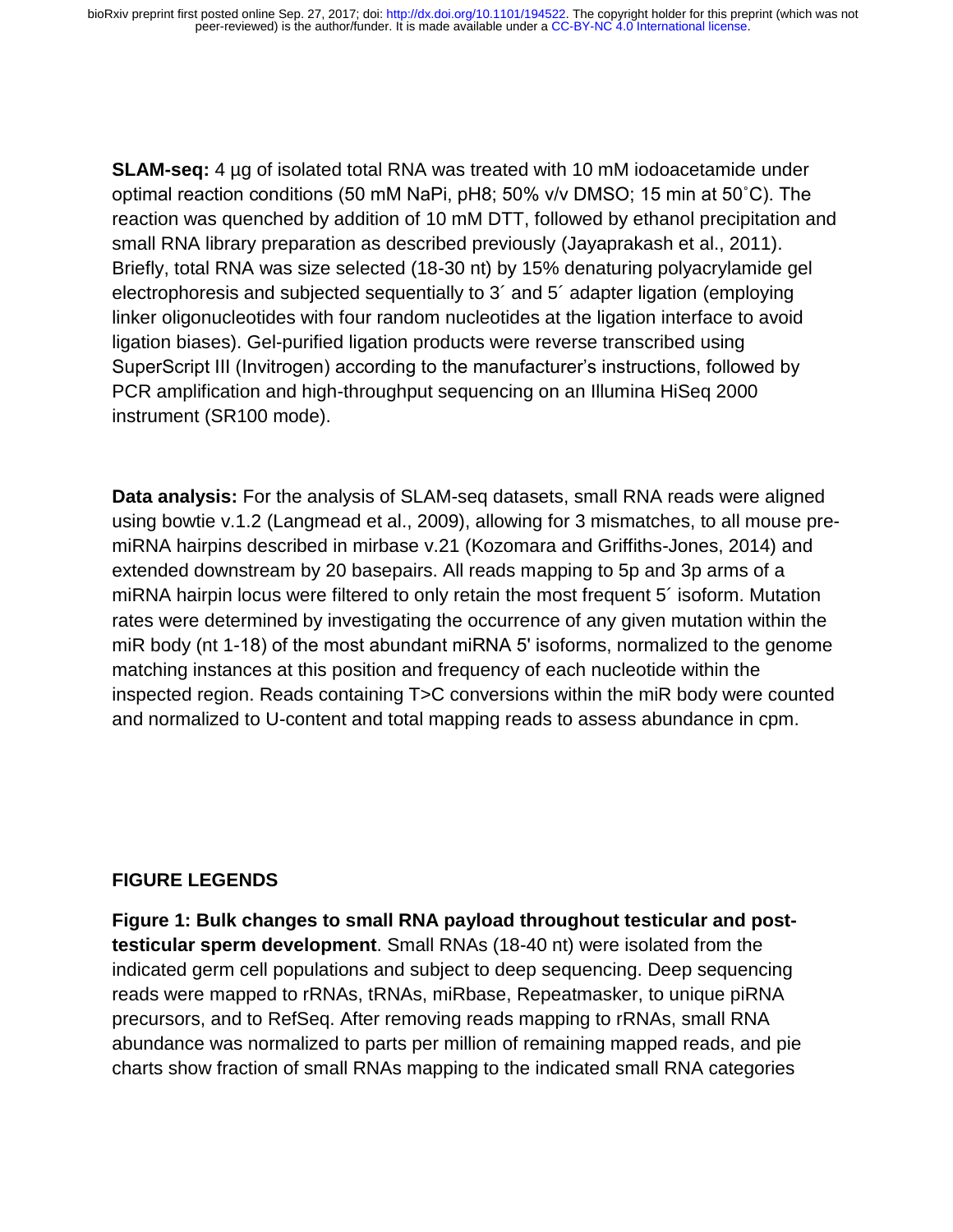(reads mapping to Repeatmasker and to unique piRNA precursors are merged into the piRNA category).

**Figure 2: Detailed small RNA dynamics across sperm development**. Comparative analysis of small RNAs in the six developmental stages of sperm development depicted in the form of heat maps.

A) K means cluster (K=6) showing all small RNAs with a maximum abundance of at least 50 ppm at one developmental stage. Data are normalized first to ppm (all nonrRNA mapped reads) for a given developmental stage, then normalized to their abundance in primary spermatocytes. Left panels show change in abundance relative to spermatocytes, right panels show small RNA annotations.

B) MicroRNA dynamics during sperm development. Here, microRNA abundances were re-normalized only to the total microRNAs at a given developmental stage, then zerocentered – re-normalized according to the average abundance in the six stages analyzed.

## **Figure 3: Reconstitution of small RNA delivery to testicular sperm**

A) Experimental schematic. Purified testicular sperm, which carry extremely low levels of tRFs, were incubated with caput epididymosomes for 2 hours, followed by extensive washing. Small RNAs were purified from either mock-treated testicular sperm, or reconstituted sperm, and deep sequenced.

B) Delivery of two prominent tRFs to testicular sperm. Taqman q-RT-PCR for the indicated tRFs, with individual replicates plotted (on a log2 y axis) relative to the average level present in Mock-treated testicular sperm.

C) Deep sequencing of testicular sperm either mock-treated or incubated with caput epididymosomes. Pie charts show average levels of various small RNA classes, revealing increased levels of microRNAs and tRFs delivered to testicular sperm by epididymosomes.

D) Distribution of small RNA changes in sperm following epididymosome fusion. X axis shows the log2 fold difference between reconstituted and mock-treated sperm – positive values indicate delivery by epididymosomes. Importantly, because genome-wide normalization methods assume no global change in RNA abundance, RNAs that are in fact unaltered during a global gain of RNAs will exhibit a decrease in *relative*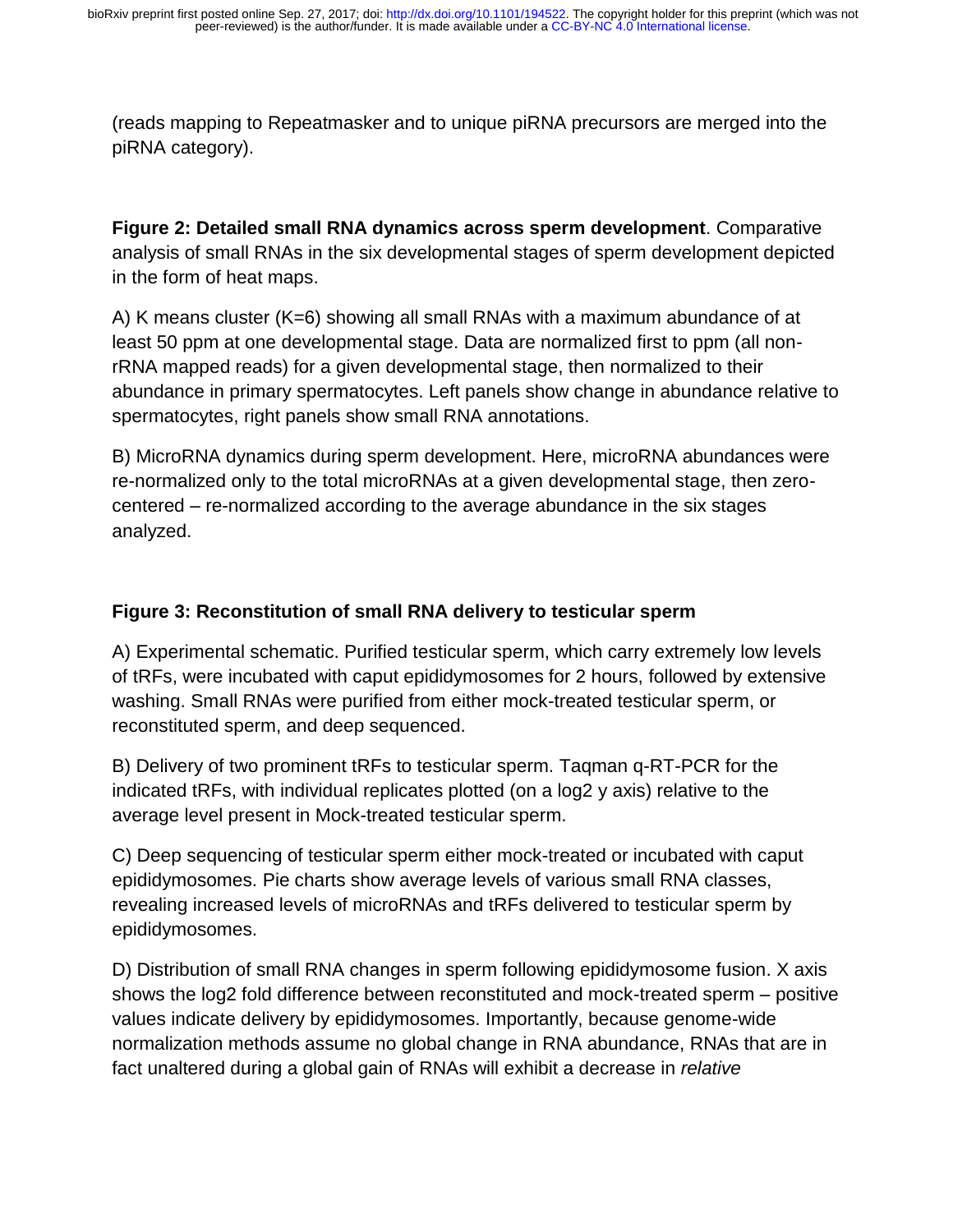abundance, as observed here for the bulk of piRNAs (average log2 fold decrease of ~0.6). Values over -0.6 therefore indicate gain of RNA during the fusion protocol.

E) Scatterplot of small RNA abundances from deep sequencing data. The strong diagonal for piRNAs again indicates RNAs present in testicular sperm that are not affected by the delivery process. Note that essentially all RNAs here either lie along this diagonal, indicating that they are either absent or nearly so in caput eididymosomes, or above the diagonal, indicating widespread delivery of many RNA species to testicular sperm during reconstitution.

# **Figure 4: Chemogenetic tracking of RNAs from epididymis to sperm**

A) Schematic of the TU tracer locus. In the absence of Cre, GFP is expressed from a ubiquitous promoter, with no UPRT expression. Cre drives LoxP recombination, eliminating GFP and juxtaposing the promoter with HA-UPRT.

B) Experimental design. UPRT is expressed specifically in the initial segment of the caput epididymis due to expression of *Defb41*:Cre. Upon injection of 4-thiouracil, RNAs synthesized in this tissue incorporate 4-TU. Animals are injected with 4-TU every 2 days for 9 days (5 injections), and 5 hours after injection on Day 9 sperm are isolated from the cauda epididymis and assayed for 4-TU labeling of small RNAs.

C) Western blots showing HA-UPRT expression specifically in the caput epididymis of *Defb41*:Cre X TU-tracer animals.

D) SLAM-Seq induces miscloning of uracil in a Cre and 4-TU-dependent manner. *Defb41*:Cre X TU-tracer animals were either injected with 4-TU (every other day for 9 days) or sham-injected, and testis and caput epididymis were dissected. Small RNAs were purified and subject to SLAM-Seq. Reads were mapped to microRNAs using a mismatch-tolerant custom pipeline (**Methods**) and nucleotide misreads were compiled for all microRNAs with at least 1000 reads (boxes show median and 25<sup>th</sup>/75<sup>th</sup> percentiles, whiskers show  $5<sup>th</sup>$  and  $95<sup>th</sup>$  percentiles). 4-TU induces misreading of uracils specifically in Cre-expressing tissue, with U->C being the most common mutation observed ( $p = 1.2e-6$ , t test).

E) Log2 ratio of U->C rates for 4-TU injected vs. uninjected animals, for all microRNAs with at least 1000 reads for the indicated tissues. Two bars show two biological replicate experiments. U->C mutation rate increases in caput epididymis, as expected (see panel D), and also in cauda sperm, indicating the presence of caput-derived microRNAs in cauda sperm. The modest increase in U->C mutation in mature sperm reflects multiple factors: 1) the signal to noise in caput epididymis is already modest (2-fold); 2) cauda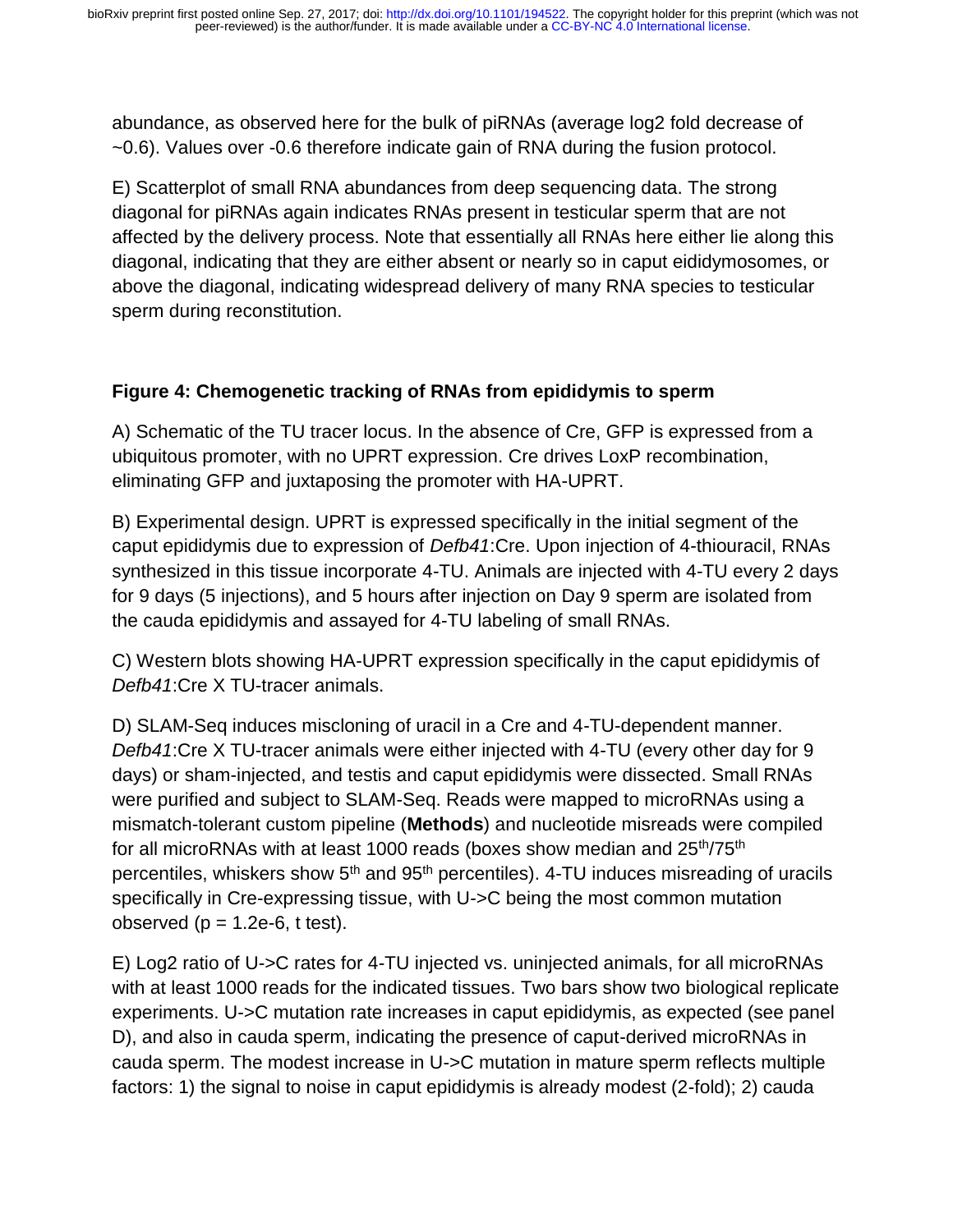sperm presumably carry a wide range of unlabelled RNAs originating in the testis or other parts of the epididymis; 3) sperm in the cauda epididymis can survive for longer than the time frame of this experiment and so will include a population of unlabelled sperm that passed through the caput epididymis prior to 4-TU injections.

F) Cumulative distribution plots for all individual microRNAs (>1000 reads) in the testis and cauda sperm dataset, as indicated. The right shift in the curve for sperm indicates significant (KS  $p = 0.0003$ ) enrichment of 4-TU-induced mutations, relative to the testis control. See also **Supplemental Figure S4B**.

### **SUPPLEMENTAL MATERIALS**

**Supplemental Figures S1-S4** 

**Supplemental Tables S1-S3** 

# **SUPPLEMENTAL TABLES**

**Supplemental Table S1: Small RNA-Seq across sperm development**. All small RNA-Seq data for primary spermatocytes, round spermatids, testicular spermatozoa, and caput and cauda epididymal sperm, as indicated, as well as cauda epididymosomes. Total read numbers are provided here – for analysis throughout the manuscript, rRNA-mapping reads were discarded and remaining reads were normalized to ppm.

**Supplemental Table S2: Small RNA-Seq for epididymosomal reconstitution experiments**. As in **Table S1**, for testicular sperm either mock-treated or fused with caput epididymosomes. Note that 2 columns here (mock-treated sperm) are reproduced from **Table S1**.

**Supplemental Table S3: SLAM-Seq dataset**. Sheets show analysis of each mutation type (C>A, etc.). In each sheet, data for individual microRNAs are shown as rows, with six columns showing raw read counts for the six libraries (testis, caput epididymis, and cauda sperm, all with or without 4-TU injection), and the following six columns showing the average mutation rate for all relevant nucleotides (eg all cytosines for the C>A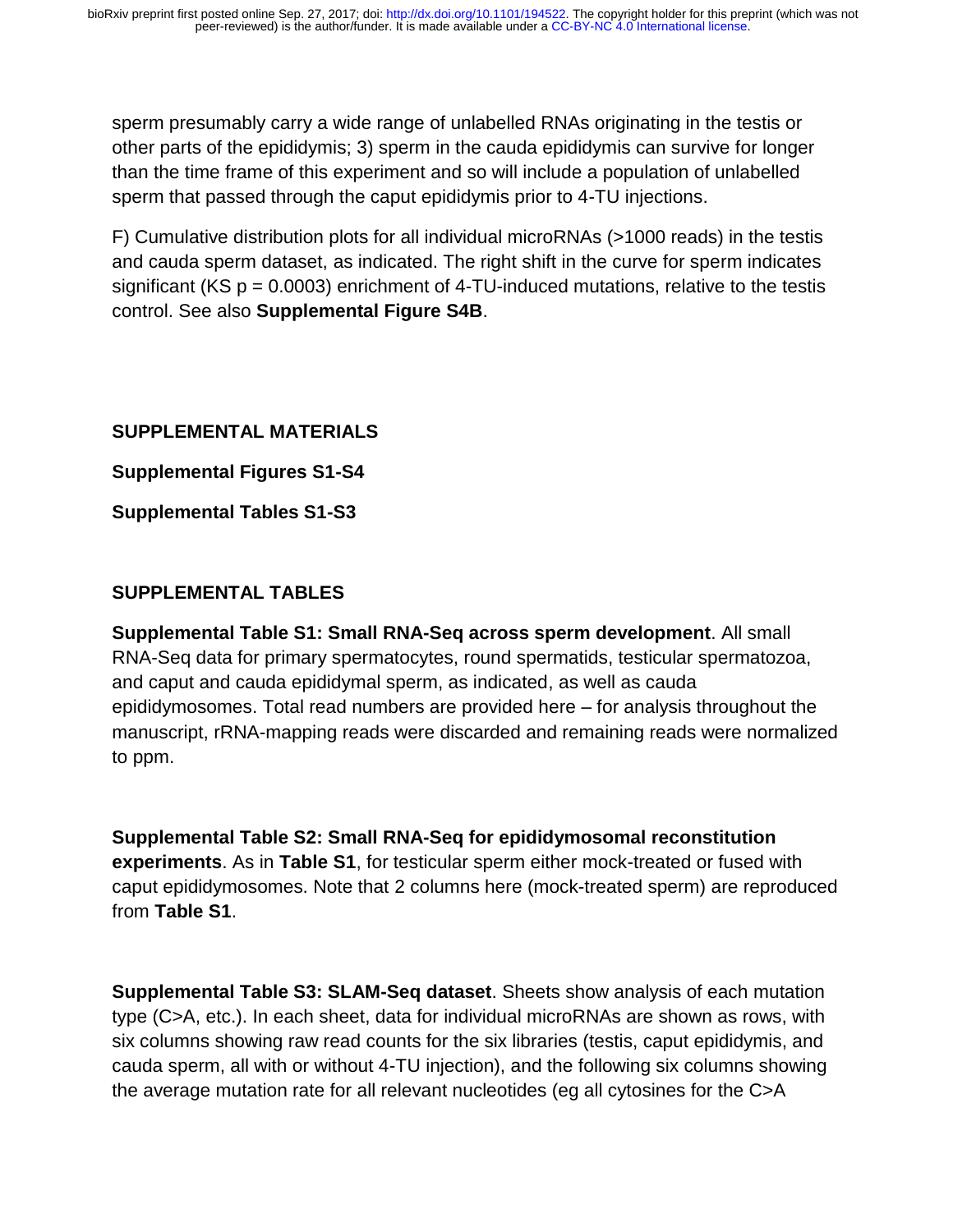sheet) in the microRNA's first 18 nt. For the T>C sheet, columns are also included with data normalized to parts per million, and three columns are included showing the 4- TU/no TU ratio for the relevant mutation rates.

## **SUPPLEMENTAL FIGURE LEGENDS**

**Supplemental Figure S1: Purification of testicular spermatozoa**. DIC images of purified testicular germ cells: spermatocytes, early and late round spermatids (scale bar = 18  $\mu$ m), and mature testicular spermatozoa (scale bar = 6  $\mu$ m).

#### **Supplemental Figure S2: Validation of TU-tracer system**

A) Western blot showing GFP and HA-UPRT levels in livers and several reproductive tissues isolated from TU-tracer animals not expressing Cre (top) or expressing liverspecific *Albumin*-Cre recombinase (bottom). In the absence of Cre, GFP is expressed from a ubiquitous promoter, with no UPRT expression. In mice expressing liver specific Cre recombinase, GFP is eliminated by LoxP recombination, leading to expression of HA-UPRT specifically in liver tissues.

B) Dot blot for RNA isolated from TU-tracer animals not expressing Cre and injected with either 4-TU or vehicle alone. As shown, only positive control (Biotinylated DNA oligo) is detectable upon incubation with Streptavidin-HRP.

C) Dot blot for RNA isolated from *Albumin-Cre* X TU tracer mice injected with two different doses of 4-TU. Upon 4-TU injection RNAs are specifically labeled, in a dose dependent manner, in liver tissue and not in control tissue (cauda epididymis).

#### **Supplemental Figure S3: SLAM-Seq mutation rates**

TU tracer X *Alb*:Cre animals were either injected with 4-TU (400 mg/kg body weight) or with vehicle (solvent only) and sacrificed 5-6 hours after the last injection for tissue harvest. Small RNAs were isolated from either cauda epididymis or from liver, and subject to SLAM-Seq, and sequencing reads were mapped to microRNAs using an error-tolerant pipeline. Mismatches were identified for all reads mapping to a given microRNA, and boxplots (box:  $25<sup>th</sup>/50<sup>th</sup>/75<sup>th</sup>$  percentile; whiskers:  $5<sup>th</sup>/95<sup>th</sup>$  percentile) show the frequency of various mismatches for mock-injected and 4-TU-injected animals, as indicated.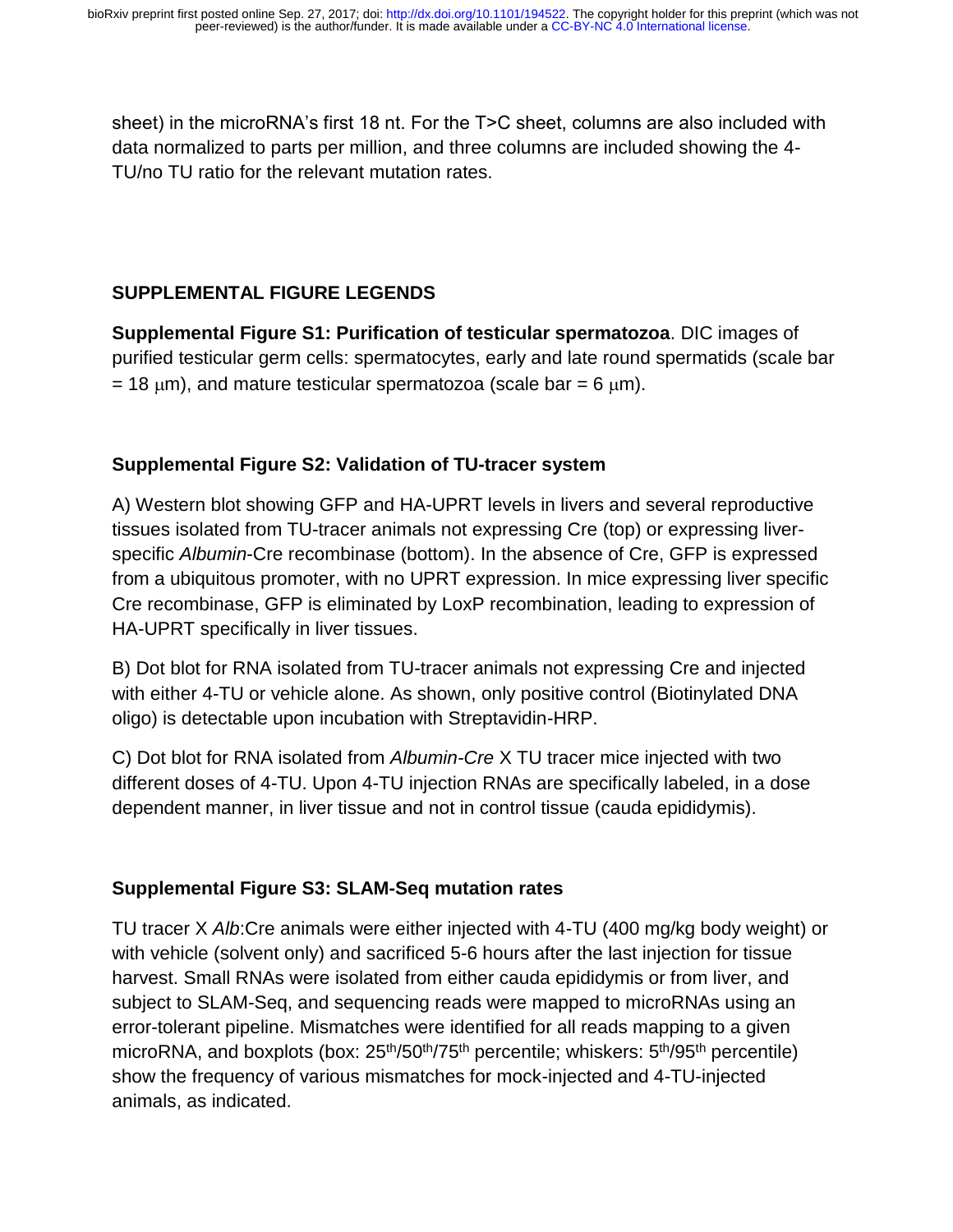## **Supplemental Figure S4:**

A) Dot blots for RNA isolated from TU-tracer animals expressing *Defb41-Cre* mice, either injected with 4-TU or vehicle alone. Only upon 4-TU injection, RNAs are specifically labeled in caput epididymis and not in control tissues (testis and cauda epididymis)

B) Left panel reproduces the cumulative distribution plot from **Figure 4F**, right panel shows the same plot for a second replicate dataset (KS p value = 0.0027).

### **REFERENCES**

Anderson, P., and Ivanov, P. (2014). tRNA fragments in human health and disease. FEBS letters *588*, 4297-4304.

Aravin, A., Gaidatzis, D., Pfeffer, S., Lagos-Quintana, M., Landgraf, P., Iovino, N., Morris, P., Brownstein, M.J., Kuramochi-Miyagawa, S., Nakano, T.*, et al.* (2006). A novel class of small RNAs bind to MILI protein in mouse testes. Nature *442*, 203-207.

Aravin, A.A., Sachidanandam, R., Girard, A., Fejes-Toth, K., and Hannon, G.J. (2007). Developmentally regulated piRNA clusters implicate MILI in transposon control. Science (New York, N.Y *316*, 744-747. Arteaga-Vazquez, M.A., and Chandler, V.L. (2010). Paramutation in maize: RNA mediated transgenerational gene silencing. Curr Opin Genet Dev *20*, 156-163.

Batista, P.J., Ruby, J.G., Claycomb, J.M., Chiang, R., Fahlgren, N., Kasschau, K.D., Chaves, D.A., Gu, W., Vasale, J.J., Duan, S.*, et al.* (2008). PRG-1 and 21U-RNAs interact to form the piRNA complex required for fertility in C. elegans. Molecular cell *31*, 67-78.

Belleannee, C., Calvo, E., Caballero, J., and Sullivan, R. (2013). Epididymosomes convey different repertoires of microRNAs throughout the bovine epididymis. Biology of reproduction *89*, 30. Bjorkgren, I., Saastamoinen, L., Krutskikh, A., Huhtaniemi, I., Poutanen, M., and Sipila, P. (2012). Dicer1 ablation in the mouse epididymis causes dedifferentiation of the epithelium and imbalance in sex steroid signaling. PloS one *7*, e38457.

Bourc'his, D., and Voinnet, O. (2010). A small-RNA perspective on gametogenesis, fertilization, and early zygotic development. Science (New York, N.Y *330*, 617-622.

Brennecke, J., Aravin, A.A., Stark, A., Dus, M., Kellis, M., Sachidanandam, R., and Hannon, G.J. (2007). Discrete small RNA-generating loci as master regulators of transposon activity in Drosophila. Cell *128*, 1089-1103.

Brennecke, J., Malone, C.D., Aravin, A.A., Sachidanandam, R., Stark, A., and Hannon, G.J. (2008). An epigenetic role for maternally inherited piRNAs in transposon silencing. Science (New York, N.Y *322*, 1387-1392.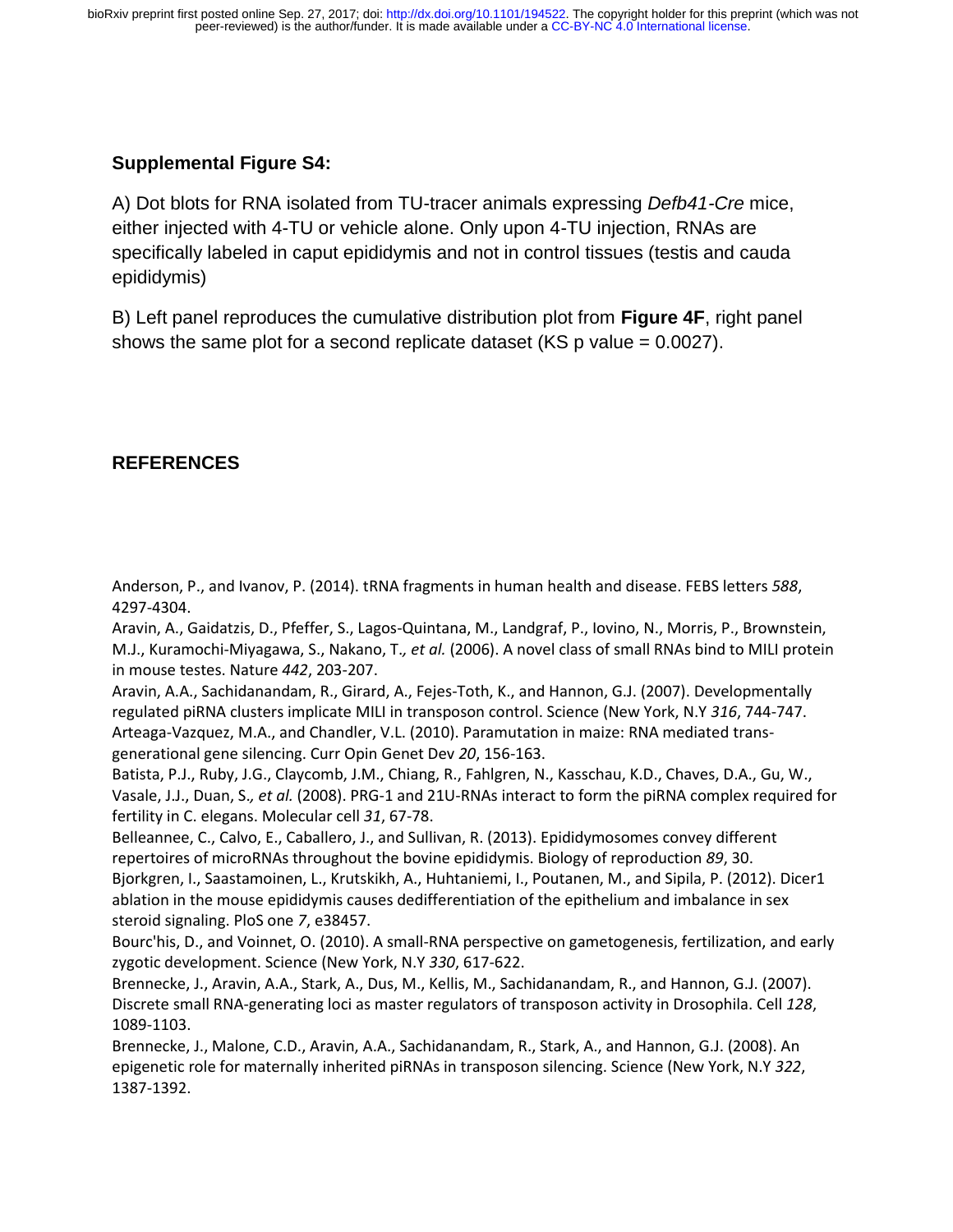Chen, Q., Yan, M., Cao, Z., Li, X., Zhang, Y., Shi, J., Feng, G.H., Peng, H., Zhang, X., Zhang, Y.*, et al.* (2016). Sperm tsRNAs contribute to intergenerational inheritance of an acquired metabolic disorder. Science (New York, N.Y *351*, 397-400.

Couvillion, M.T., Sachidanandam, R., and Collins, K. (2010). A growth-essential Tetrahymena Piwi protein carries tRNA fragment cargo. Genes & development *24*, 2742-2747.

de Vanssay, A., Bouge, A.L., Boivin, A., Hermant, C., Teysset, L., Delmarre, V., Antoniewski, C., and Ronsseray, S. (2012). Paramutation in Drosophila linked to emergence of a piRNA-producing locus. Nature *490*, 112-115.

Feng, S., Jacobsen, S.E., and Reik, W. (2010). Epigenetic reprogramming in plant and animal development. Science (New York, N.Y *330*, 622-627.

Fire, A., Xu, S., Montgomery, M.K., Kostas, S.A., Driver, S.E., and Mello, C.C. (1998). Potent and specific genetic interference by double-stranded RNA in Caenorhabditis elegans. Nature *391*, 806-811.

Gapp, K., Jawaid, A., Sarkies, P., Bohacek, J., Pelczar, P., Prados, J., Farinelli, L., Miska, E., and Mansuy, I.M. (2014). Implication of sperm RNAs in transgenerational inheritance of the effects of early trauma in mice. Nature neuroscience *17*, 667-669.

Garcia-Lopez, J., Hourcade, J.D., Alonso, L., Cardenas, D.B., and Del Mazo, J. (2014). Global characterization and target identification of piRNAs and endo-siRNAs in mouse gametes and zygotes. Biochimica et biophysica acta *1839*, 463-475.

Gay, L., Miller, M.R., Ventura, P.B., Devasthali, V., Vue, Z., Thompson, H.L., Temple, S., Zong, H., Cleary, M.D., Stankunas, K.*, et al.* (2013). Mouse TU tagging: a chemical/genetic intersectional method for purifying cell type-specific nascent RNA. Genes & development *27*, 98-115.

Gutierrez-Vazquez, C., Villarroya-Beltri, C., Mittelbrunn, M., and Sanchez-Madrid, F. (2013). Transfer of extracellular vesicles during immune cell-cell interactions. Immunol Rev *251*, 125-142.

Hamilton, A.J., and Baulcombe, D.C. (1999). A species of small antisense RNA in posttranscriptional gene silencing in plants. Science (New York, N.Y *286*, 950-952.

Jayaprakash, A.D., Jabado, O., Brown, B.D., and Sachidanandam, R. (2011). Identification and remediation of biases in the activity of RNA ligases in small-RNA deep sequencing. Nucleic acids research *39*, e141.

Johnston, D.S., Jelinsky, S.A., Bang, H.J., DiCandeloro, P., Wilson, E., Kopf, G.S., and Turner, T.T. (2005). The mouse epididymal transcriptome: transcriptional profiling of segmental gene expression in the epididymis. Biology of reproduction *73*, 404-413.

Koppers-Lalic, D., Hackenberg, M., Bijnsdorp, I.V., van Eijndhoven, M.A., Sadek, P., Sie, D., Zini, N., Middeldorp, J.M., Ylstra, B., de Menezes, R.X.*, et al.* (2014). Nontemplated nucleotide additions

distinguish the small RNA composition in cells from exosomes. Cell reports *8*, 1649-1658. Kozomara, A., and Griffiths-Jones, S. (2014). miRBase: annotating high confidence microRNAs using deep sequencing data. Nucleic acids research *42*, D68-73.

Krapf, D., Ruan, Y.C., Wertheimer, E.V., Battistone, M.A., Pawlak, J.B., Sanjay, A., Pilder, S.H., Cuasnicu, P., Breton, S., and Visconti, P.E. (2012). cSrc is necessary for epididymal development and is

incorporated into sperm during epididymal transit. Developmental biology *369*, 43-53.

Kuramochi-Miyagawa, S., Kimura, T., Ijiri, T.W., Isobe, T., Asada, N., Fujita, Y., Ikawa, M., Iwai, N., Okabe, M., Deng, W.*, et al.* (2004). Mili, a mammalian member of piwi family gene, is essential for spermatogenesis. Development *131*, 839-849.

Lane, M., Robker, R.L., and Robertson, S.A. (2014). Parenting from before conception. Science (New York, N.Y *345*, 756-760.

Langmead, B., Trapnell, C., Pop, M., and Salzberg, S.L. (2009). Ultrafast and memory-efficient alignment of short DNA sequences to the human genome. Genome biology *10*, R25.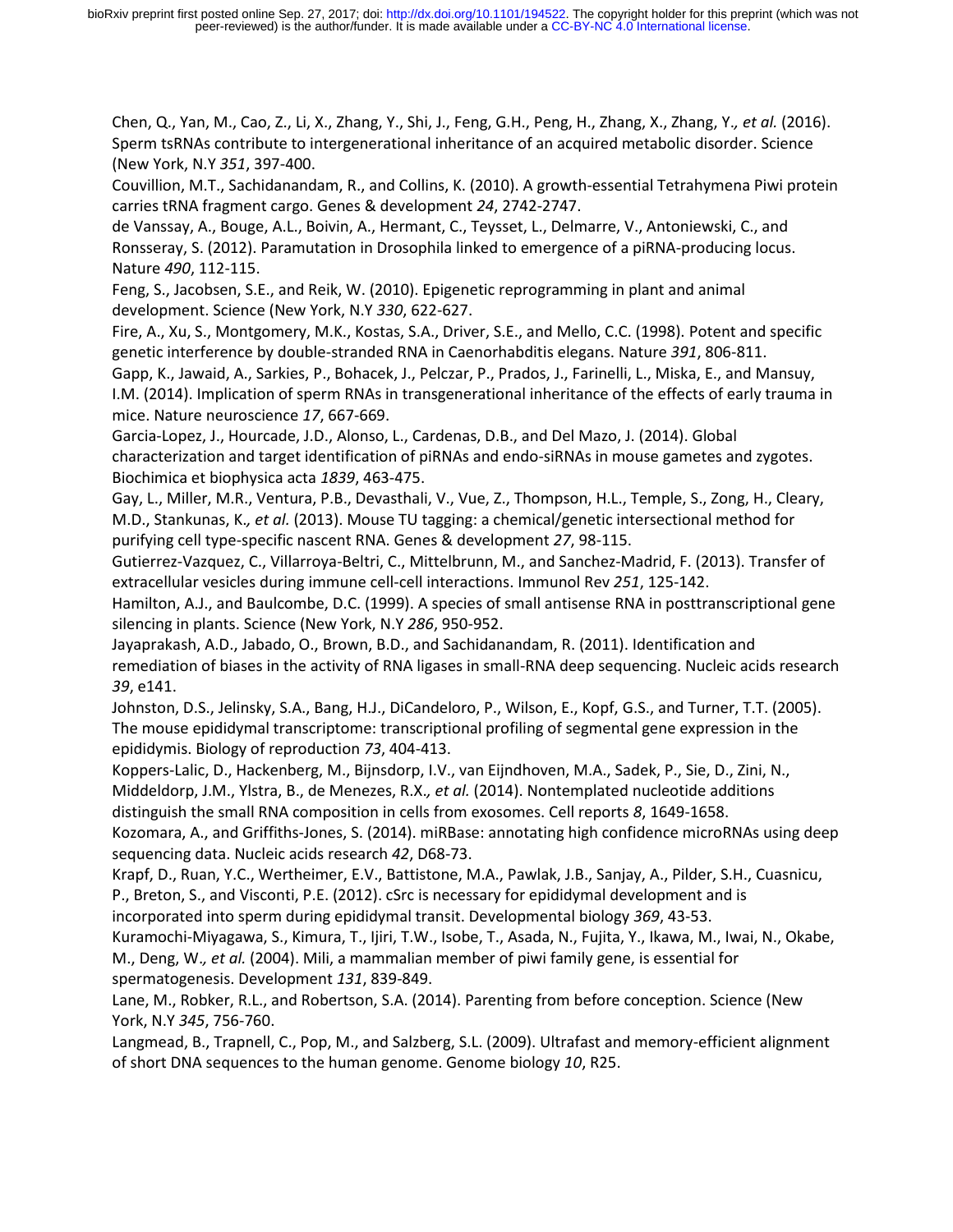Li, X.Z., Roy, C.K., Dong, X., Bolcun-Filas, E., Wang, J., Han, B.W., Xu, J., Moore, M.J., Schimenti, J.C., Weng, Z., et al. (2013). An ancient transcription factor initiates the burst of piRNA production during early meiosis in mouse testes. Molecular cell *50*, 67-81.

Mahajan-Miklos, S., and Cooley, L. (1994). Intercellular cytoplasm transport during Drosophila oogenesis. Developmental biology *165*, 336-351.

McCue, A.D., Cresti, M., Feijo, J.A., and Slotkin, R.K. (2011). Cytoplasmic connection of sperm cells to the pollen vegetative cell nucleus: potential roles of the male germ unit revisited. J Exp Bot *62*, 1621-1631. Mochizuki, K., Fine, N.A., Fujisawa, T., and Gorovsky, M.A. (2002). Analysis of a piwi-related gene implicates small RNAs in genome rearrangement in tetrahymena. Cell *110*, 689-699.

Peng, H., Shi, J., Zhang, Y., Zhang, H., Liao, S., Li, W., Lei, L., Han, C., Ning, L., Cao, Y.*, et al.* (2012). A novel class of tRNA-derived small RNAs extremely enriched in mature mouse sperm. Cell Res *22*, 1609-1612. Radle, B., Rutkowski, A.J., Ruzsics, Z., Friedel, C.C., Koszinowski, U.H., and Dolken, L. (2013). Metabolic labeling of newly transcribed RNA for high resolution gene expression profiling of RNA synthesis, processing and decay in cell culture. J Vis Exp.

Rando, O.J. (2012). Daddy issues: paternal effects on phenotype. Cell *151*, 702-708.

Rassoulzadegan, M., Grandjean, V., Gounon, P., Vincent, S., Gillot, I., and Cuzin, F. (2006). RNA-mediated non-mendelian inheritance of an epigenetic change in the mouse. Nature *441*, 469-474.

Reilly, J.N., McLaughlin, E.A., Stanger, S.J., Anderson, A.L., Hutcheon, K., Church, K., Mihalas, B.P., Tyagi, S., Holt, J.E., Eamens, A.L.*, et al.* (2016). Characterisation of mouse epididymosomes reveals a complex profile of microRNAs and a potential mechanism for modification of the sperm epigenome. Sci Rep *6*, 31794.

Rodgers, A.B., Morgan, C.P., Leu, N.A., and Bale, T.L. (2015). Transgenerational epigenetic programming via sperm microRNA recapitulates effects of paternal stress. Proceedings of the National Academy of Sciences of the United States of America *112*, 13699-13704.

Sharma, U., Conine, C.C., Shea, J.M., Boskovic, A., Derr, A.G., Bing, X.Y., Belleannee, C., Kucukural, A., Serra, R.W., Sun, F.*, et al.* (2016). Biogenesis and function of tRNA fragments during sperm maturation and fertilization in mammals. Science (New York, N.Y *351*, 391-396.

Sharma, U., and Rando, O.J. (2017). Metabolic Inputs into the Epigenome. Cell metabolism *25*, 544-558. Shirayama, M., Seth, M., Lee, H.C., Gu, W., Ishidate, T., Conte, D., Jr., and Mello, C.C. (2012). piRNAs initiate an epigenetic memory of nonself RNA in the C. elegans germline. Cell *150*, 65-77.

Slotkin, R.K., Vaughn, M., Borges, F., Tanurdzic, M., Becker, J.D., Feijo, J.A., and Martienssen, R.A. (2009). Epigenetic reprogramming and small RNA silencing of transposable elements in pollen. Cell *136*, 461- 472.

Sobala, A., and Hutvagner, G. (2011). Transfer RNA-derived fragments: origins, processing, and functions. Wiley Interdiscip Rev RNA *2*, 853-862.

Sprando, R.L., and Russell, L.D. (1987). Comparative study of cytoplasmic elimination in spermatids of selected mammalian species. Am J Anat *178*, 72-80.

Sullivan, R., Frenette, G., and Girouard, J. (2007). Epididymosomes are involved in the acquisition of new sperm proteins during epididymal transit. Asian journal of andrology *9*, 483-491.

Sullivan, R., and Saez, F. (2013). Epididymosomes, prostasomes, and liposomes: their roles in mammalian male reproductive physiology. Reproduction *146*, R21-35.

Tkach, M., and Thery, C. (2016). Communication by Extracellular Vesicles: Where We Are and Where We Need to Go. Cell *164*, 1226-1232.

Vagin, V.V., Sigova, A., Li, C., Seitz, H., Gvozdev, V., and Zamore, P.D. (2006). A distinct small RNA pathway silences selfish genetic elements in the germline. Science (New York, N.Y *313*, 320-324. Volpe, T.A., Kidner, C., Hall, I.M., Teng, G., Grewal, S.I., and Martienssen, R.A. (2002). Regulation of heterochromatic silencing and histone H3 lysine-9 methylation by RNAi. Science (New York, N.Y *297*, 1833-1837.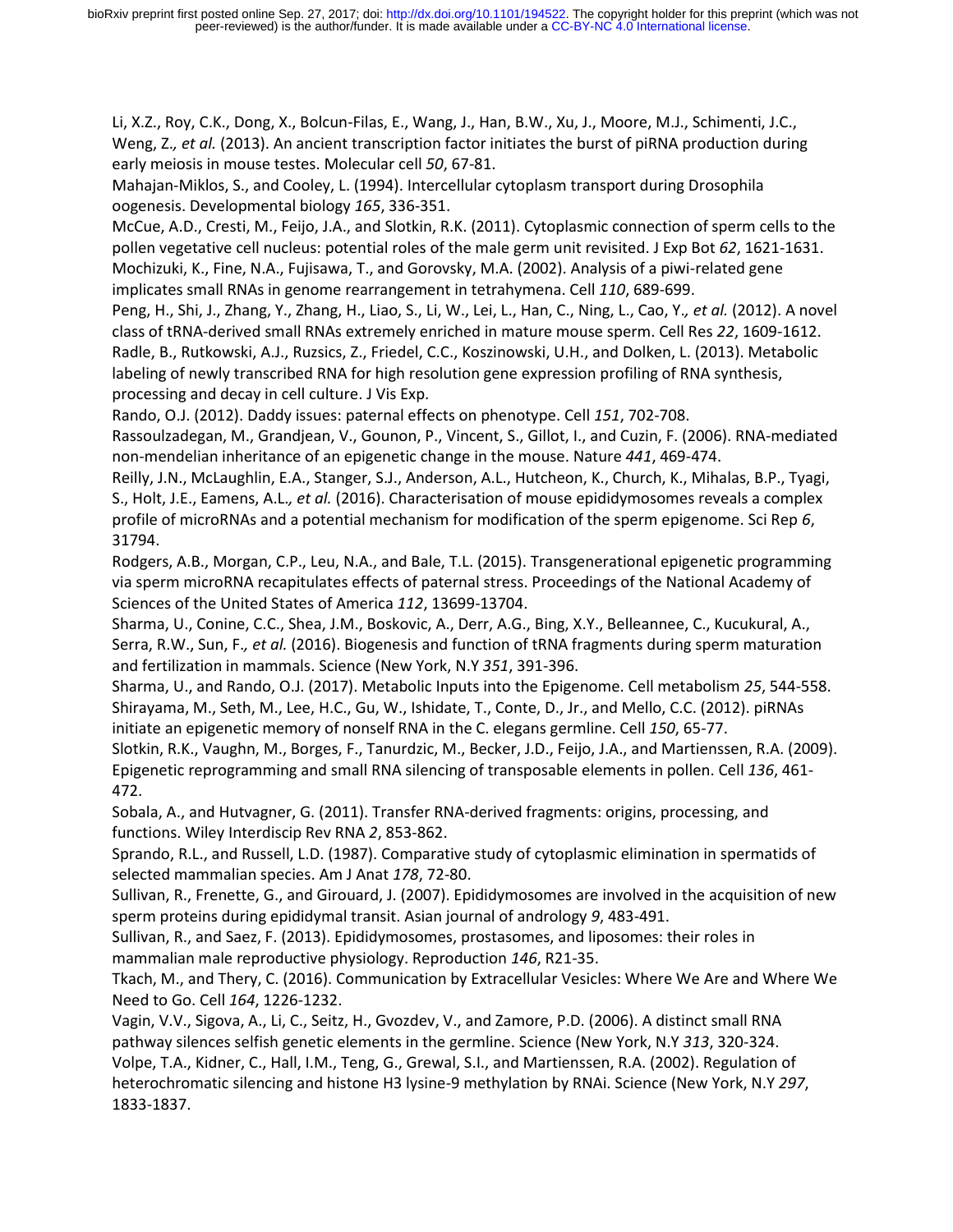Zilberman, D., Cao, X., and Jacobsen, S.E. (2003). ARGONAUTE4 control of locus-specific siRNA accumulation and DNA and histone methylation. Science (New York, N.Y *299*, 716-719.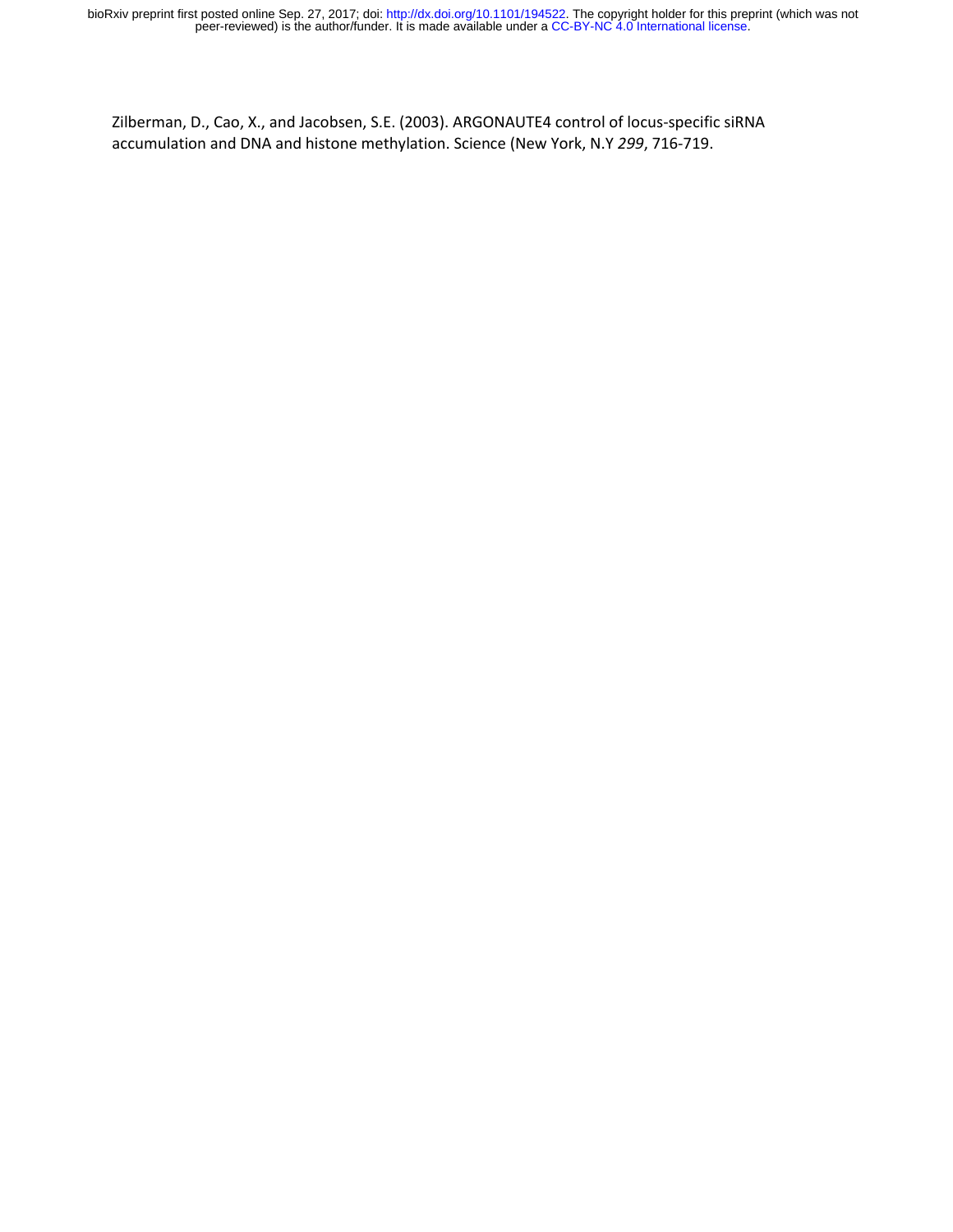Figure 1

# Figure 1

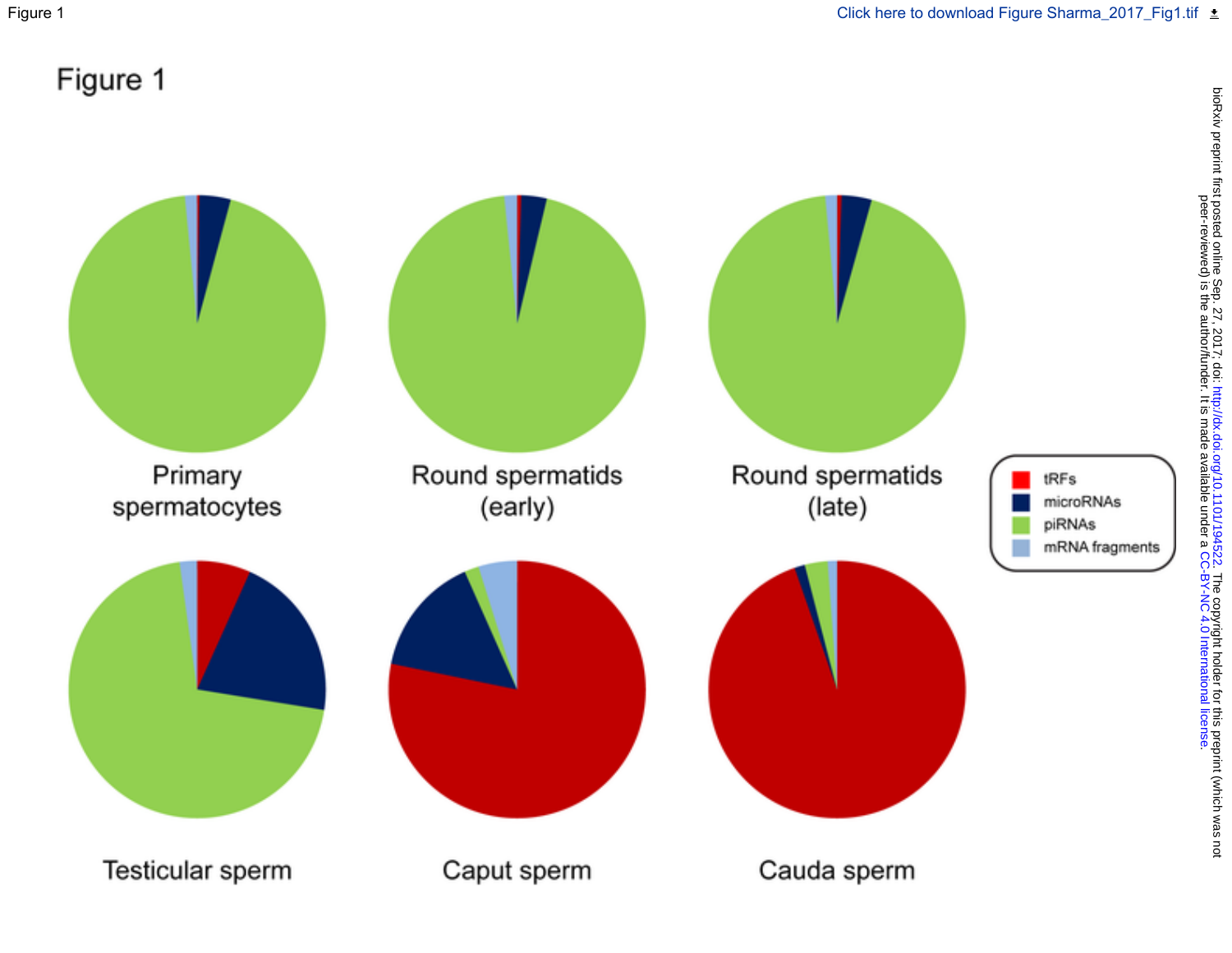



Figure 2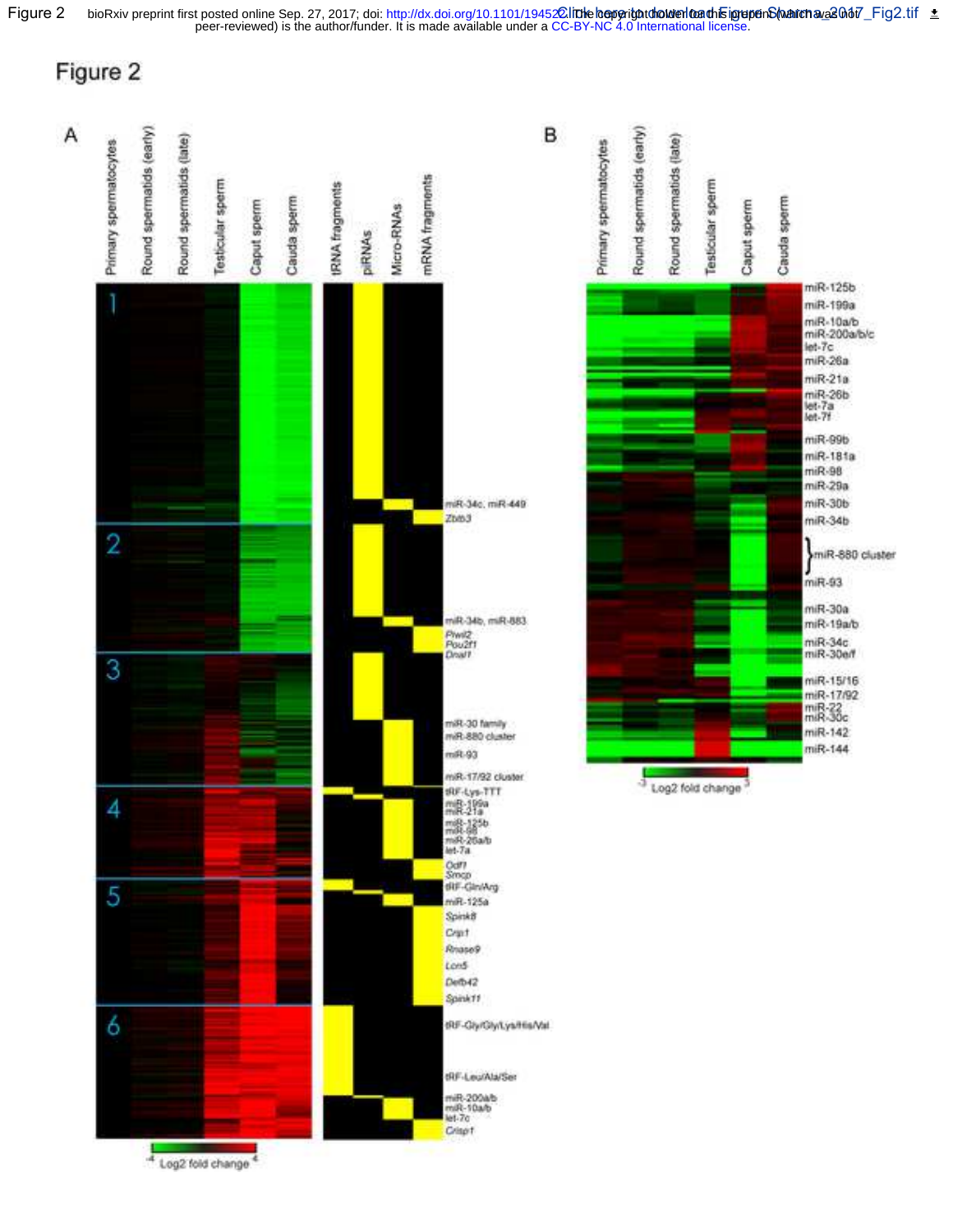

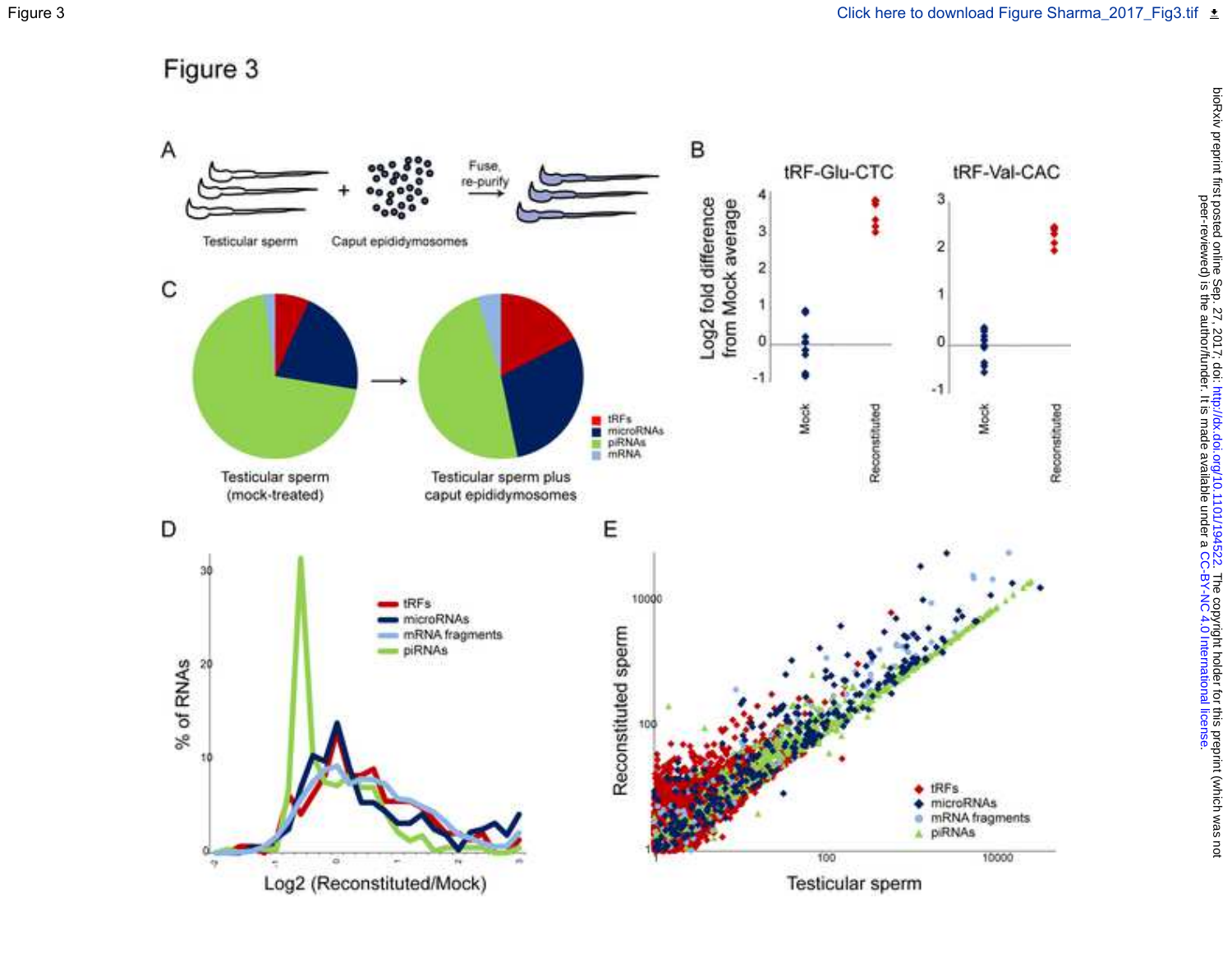Figure 4 bioRxiv preprint first posted online Sep. 27, 2017; doi: http://dx.doi.org/10.1101/19452**Ωlittle lceperitntdhotdenloadhisigrepenS(vancha**va&0nof\_Fig4.tif<br>peer-reviewed) is the author/funder. It is made available bioRxiv preprint first posted online Sep. 27, 2017; doi: http://dx.doi.org/10.1101/19452**2. līthe lceperitnt holder foach is iprepe**nS**(wahrch was 2**6 სინ





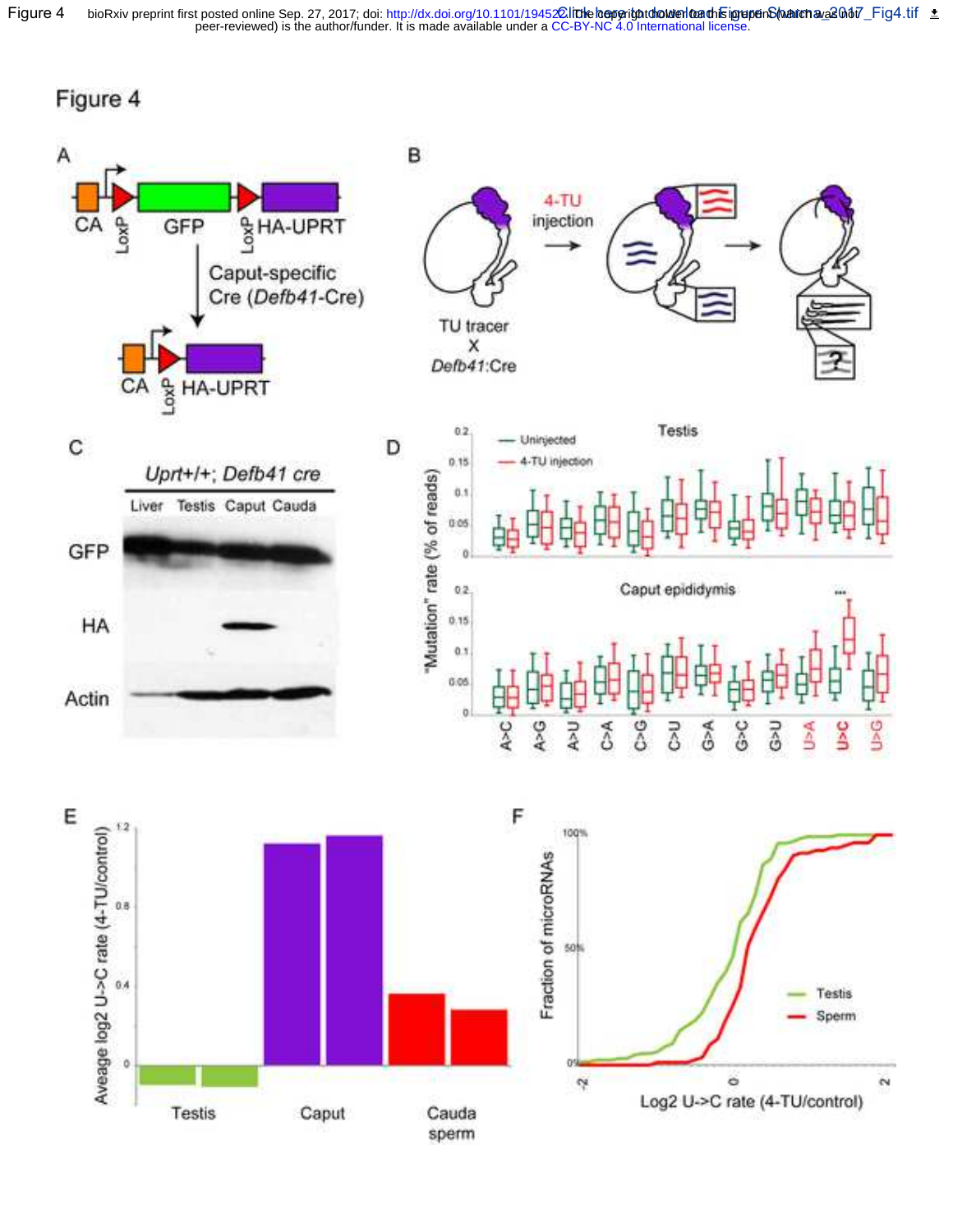# Figure S1



late round spermatids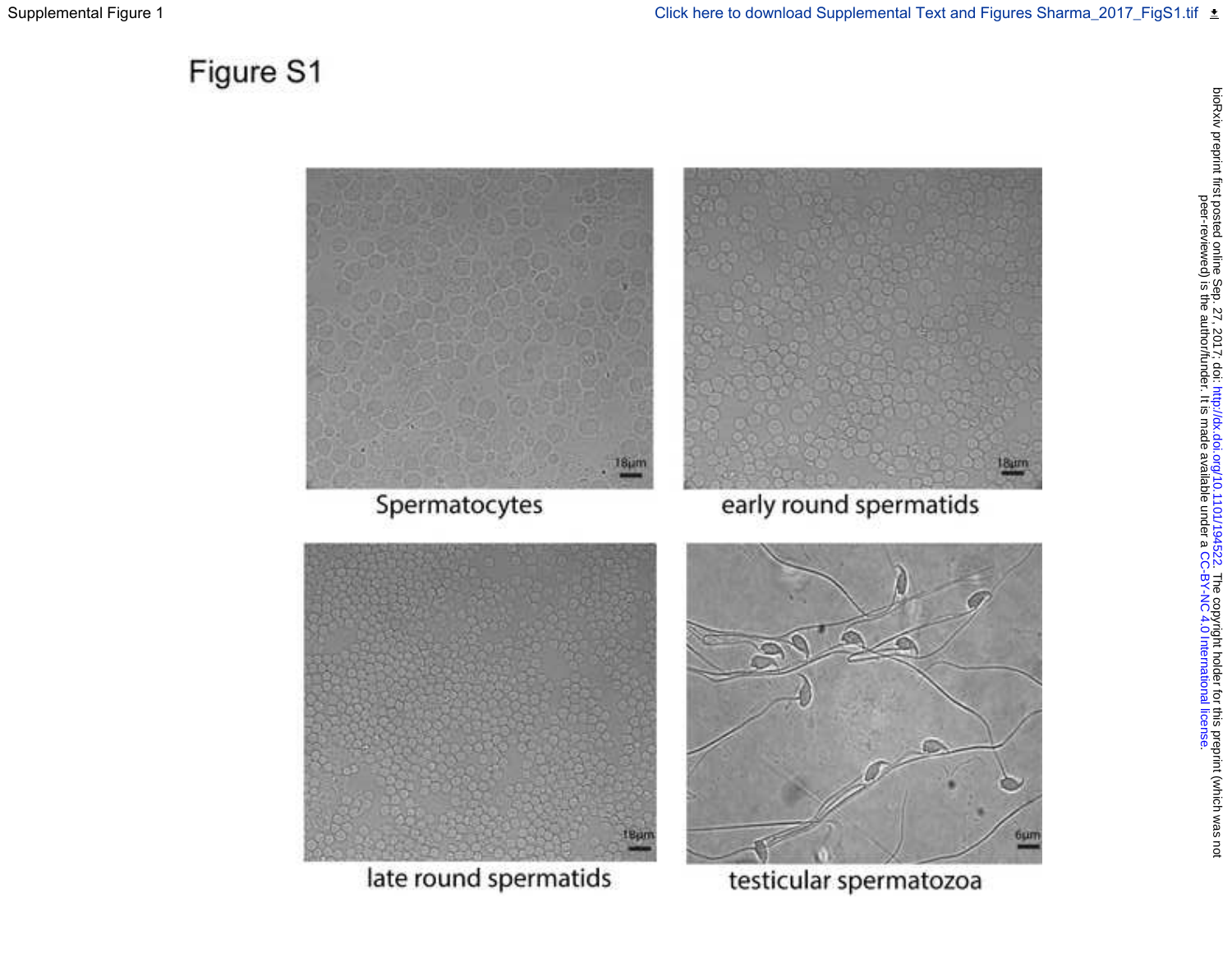# Figure S2

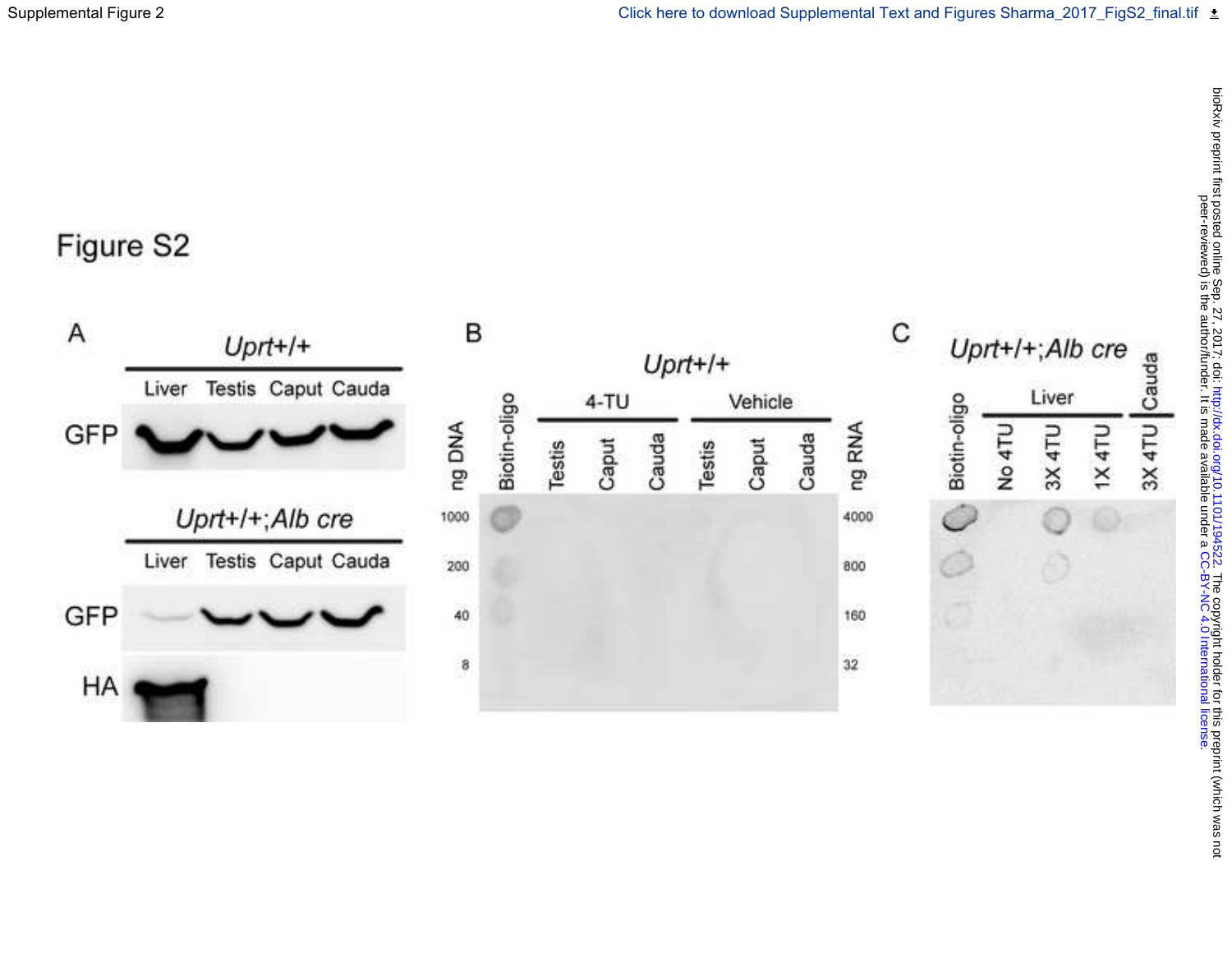Supplemen**taն** Föig**ure**p8nt first posted online Sep. 27, 2017; doi: http://dx.doi.org/**Click herestz cine սերցուցակում հարթ**ուներ ին արդեն արդեն արդեն արդեն peer-reviewed) is the author/funder. It is made avail**able under 2017**-BFigG3.fifinternational license. babihRiguprep8ntfirst posted online Sep. 27, 2017; doi: http://dx.doi.org/00.lich/oh/enee5122.ch/burchopyra/ghabihpaleenforemlia breprinta(which ig/asenat